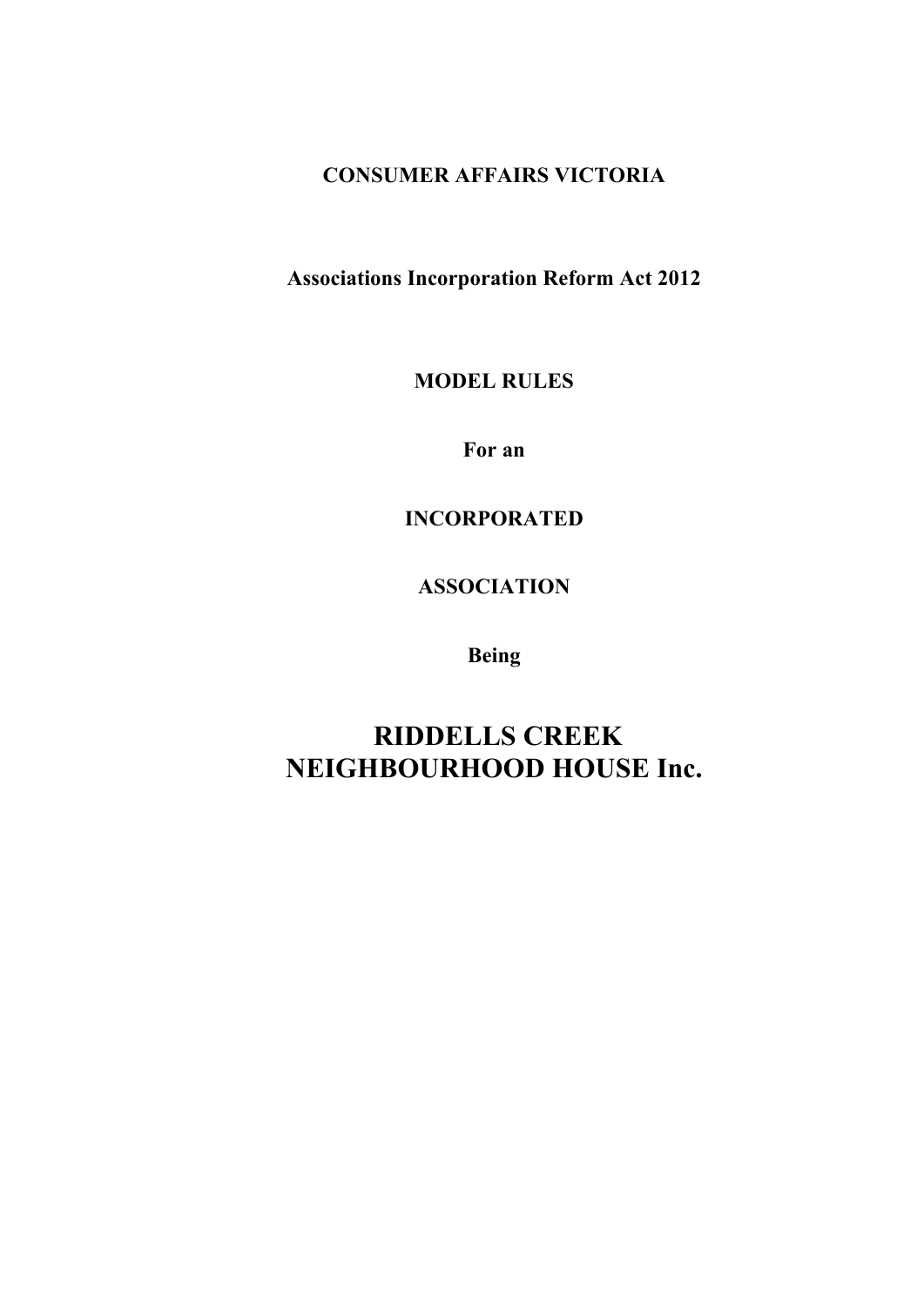# **TABLE OF PROVISIONS**

| Regulation<br><b>Model Rules for an Incorporated Association</b><br><b>PART 1-PRELIMINARY</b> |                                                      | Page |
|-----------------------------------------------------------------------------------------------|------------------------------------------------------|------|
|                                                                                               |                                                      | 4    |
|                                                                                               |                                                      |      |
| 2<br>3<br>4                                                                                   | Name<br>Purposes<br>Financial year<br>Definitions    |      |
| <b>PART 2-POWERS OF ASSOCIATION</b>                                                           |                                                      | 5    |
| 5<br>6                                                                                        | Powers of Association<br>Not for profit organisation |      |

### **PART 3—MEMBERS, DISCIPLINARY PROCEDURES AND GRIEVANCES**

**6**

| <b>Division 1-Membership</b>               |                                                    | 7                |
|--------------------------------------------|----------------------------------------------------|------------------|
| 7                                          | Minimum number of members                          | 7                |
| 8                                          | Who is eligible to be a member                     | $\tau$           |
| 9                                          | Application for membership                         | $\boldsymbol{7}$ |
| 10                                         | Consideration of application                       | $\tau$           |
| 11                                         | New membership                                     | $\tau$           |
| 12                                         | Annual subscription and fee on joining             | 8                |
| 13                                         | General rights of members                          | 8                |
| 14                                         | Associate members                                  | 9                |
| 15                                         | Rights not transferable                            | 9                |
| 16                                         | Ceasing membership                                 | 9                |
| 17                                         | Resigning as a member                              | 9                |
| 18                                         | Register of members                                | 10               |
| <b>Division 2-Disciplinary action</b>      |                                                    | 10               |
| 19                                         | Grounds for taking disciplinary action             | 10               |
| 20                                         | Disciplinary subcommittee                          | 10               |
| 21                                         | Notice to member                                   | 11               |
| 22                                         | Decision of subcommittee                           | 11               |
| 23                                         | Appeal rights                                      | 12               |
| 24                                         | Conduct of disciplinary appeal meeting             | 13               |
| <b>Division 3-Grievance procedure</b>      |                                                    | 13               |
| 25                                         | Application                                        | 13               |
| 26                                         | Parties must attempt to resolve the dispute        | 13               |
| 27                                         | Appointment of mediator                            | 13               |
| 28                                         | Mediation process                                  | 14               |
| 29                                         | Failure to resolve dispute by mediation            | 14               |
| PART 4-GENERAL MEETINGS OF THE ASSOCIATION |                                                    | 14               |
| 30                                         | Annual general meetings                            | 14               |
| 31                                         | Special general meetings                           | 15               |
| 32                                         | Special general meeting held at request of members | 15               |
| 33                                         | Notice of general meetings                         | 16               |
| 34                                         | Proxies                                            | 17               |
| 35                                         | Use of technology                                  | 17               |
| 36                                         | Quorum at general meetings                         | 18               |
| 37                                         | Adjournment of general meeting                     | 18               |
| 38                                         | Voting at general meeting                          | 19               |
| 39                                         | Special resolutions                                | 19               |
| 40                                         | Determining whether resolution carried             | 20               |
| 41                                         | Minutes of general meeting                         | 20               |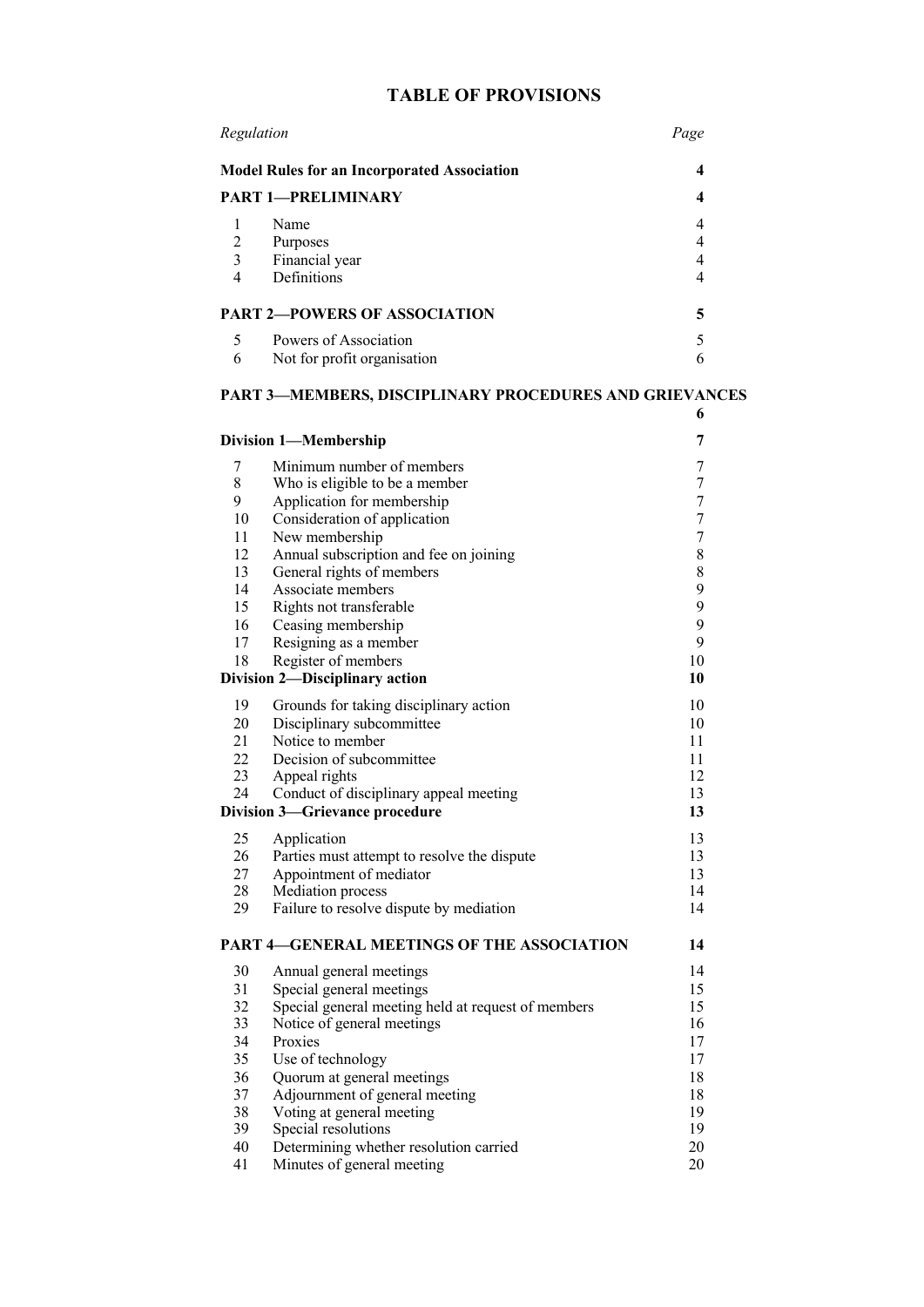| <b>PART 5-COMMITTEE</b>                                   |                                                               | 21 |
|-----------------------------------------------------------|---------------------------------------------------------------|----|
| <b>Division 1-Powers of Committee</b>                     |                                                               | 21 |
| 42                                                        | Role and powers                                               | 21 |
| 43                                                        | Delegation                                                    | 21 |
| Division 2-Composition of Committee and duties of members |                                                               |    |
| 44                                                        | Composition of Committee                                      | 21 |
| 45                                                        | <b>General Duties</b>                                         | 22 |
| 46                                                        | President and Vice-President                                  | 22 |
| 47                                                        | Secretary                                                     | 23 |
| 48                                                        | Treasurer                                                     | 23 |
|                                                           | Division 3—Election of Committee members and tenure of office | 24 |
| 49                                                        | Who is eligible to be a Committee member                      | 24 |
| 50                                                        | Positions to be declared vacant                               | 24 |
| 51                                                        | <b>Nominations</b>                                            | 24 |
| 52                                                        | Election of President etc.                                    | 25 |
| 53                                                        | Election of ordinary members                                  | 25 |
| 54                                                        | <b>Ballot</b>                                                 | 25 |
| 55                                                        | Term of office                                                | 26 |
| 56                                                        | Vacation of office                                            | 27 |
| 57                                                        | Filling casual vacancies                                      | 27 |
|                                                           | <b>Division 4-Meetings of Committee</b>                       | 28 |
| 58                                                        | Meetings of Committee                                         | 28 |
| 59                                                        | Notice of meetings                                            | 28 |
| 60                                                        | Urgent meetings                                               | 28 |
| 61                                                        | Procedure and order of business                               | 29 |
| 62                                                        | Use of technology                                             | 29 |
| 63                                                        | Quorum                                                        | 29 |
| 64                                                        | Voting                                                        | 30 |
| 65                                                        | Conflict of interest                                          | 30 |
| 66                                                        | Minutes of meeting                                            | 30 |
| 67                                                        | Leave of absence                                              | 31 |
|                                                           | <b>PART 6-FINANCIAL MATTERS</b>                               | 31 |
| 68                                                        | Source of funds                                               | 31 |
| 69                                                        | Management of funds                                           | 31 |
| 70                                                        | Financial records                                             | 32 |
| 71                                                        | Financial statements                                          | 32 |
| <b>PART 7-GENERAL MATTERS</b>                             |                                                               | 32 |
| 72                                                        | Common seal                                                   | 32 |
| 73                                                        | Registered address                                            | 33 |
| 74                                                        | Notice requirements                                           | 33 |
| 75                                                        | Custody and inspection of books and records                   | 33 |
| 76                                                        | Winding up and cancellation                                   | 34 |
| 77                                                        | Alteration of Rules                                           | 35 |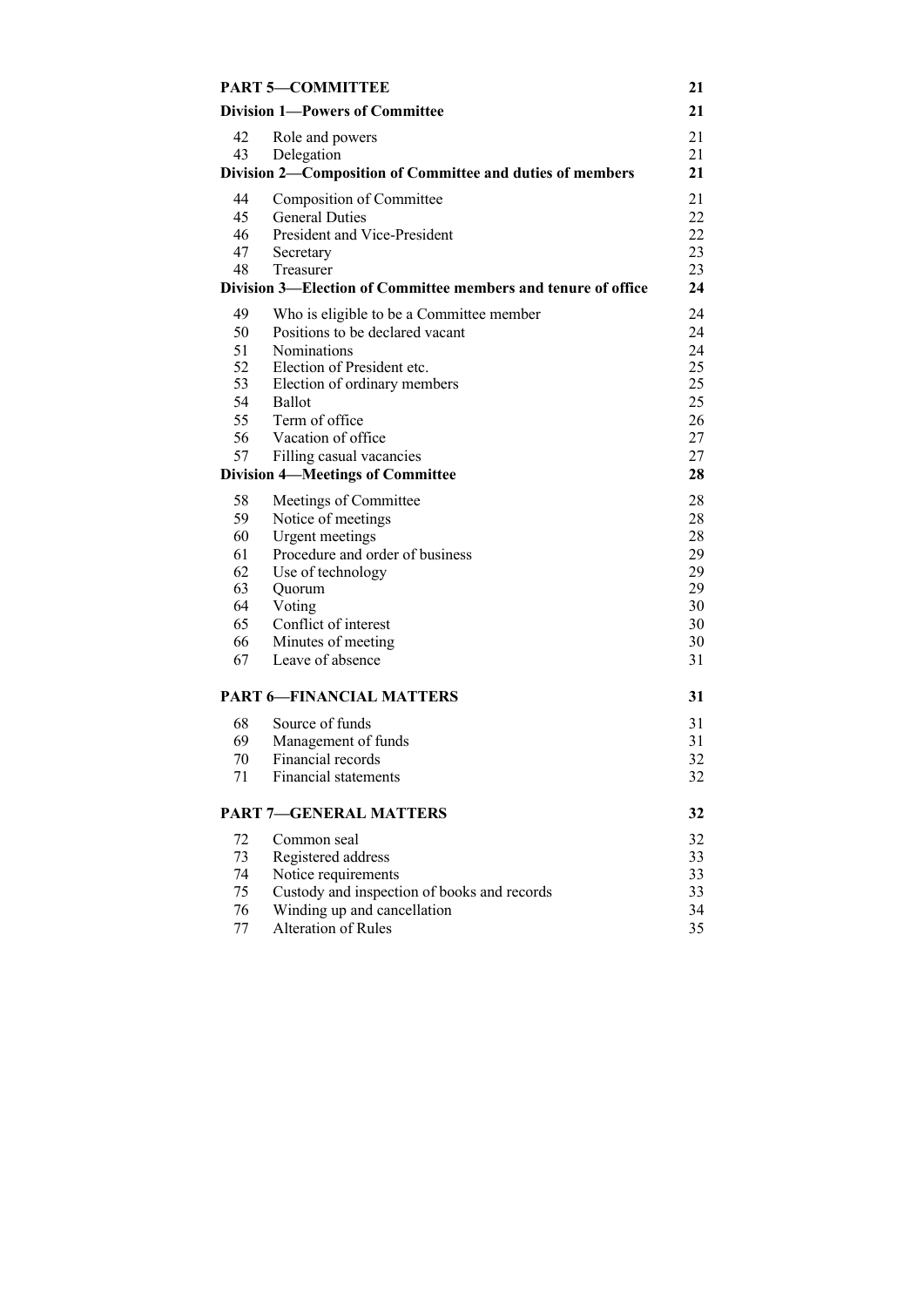#### **MODEL RULES FOR AN INCORPORATED ASSOCIATION**

#### **Note**

The persons who from time to time are members of the Association are an incorporated association by the name given in rule 1 of these Rules.

Under section 46 of the **Associations Incorporation Reform Act 2012**, these Rules are taken to constitute the terms of a contract between the Association and its members.

#### **PART 1—PRELIMINARY**

### **1 Name**

The name of the incorporated association is "Riddells Creek Neighbourhood House Incorporated".

#### **Note**

Under section 23 of the Act, the name of the association and its registration number must appear on all its business documents.

### **2 Purposes**

The purposes of the association are—

- (1) Promote Community Spirit in Riddells Creek.
- (2) Reduce social isolation within the Riddells Creek community.
- (3) Create a spirit of co-operation and partnership among the various community groups, associations and clubs within Riddells Creek.
- (4) Facilitate self-help and mutual support amongst all interested members of the community and groups associated with the RCNH Inc.
- (5) Provide speakers and workshops on a wide range of educational, recreational, health and social issues.
- (6) Provide links with neighbouring towns and community centres.
- (7) Develop and provide a resource and information centre.

#### **3 Financial year**

The financial year of the Association is each period of 12 months ending on 30<sup>th</sup> June.

#### **4 Definitions**

In these Rules—

*absolute majority*, of the Committee, means a majority of the committee members currently holding office and entitled to vote at the time (as distinct from a majority of committee members present at a committee meeting);

*associate member* means a member referred to in rule 14(1);

*Chairperson*, of a general meeting or committee meeting, means the person chairing the meeting as required under rule 46;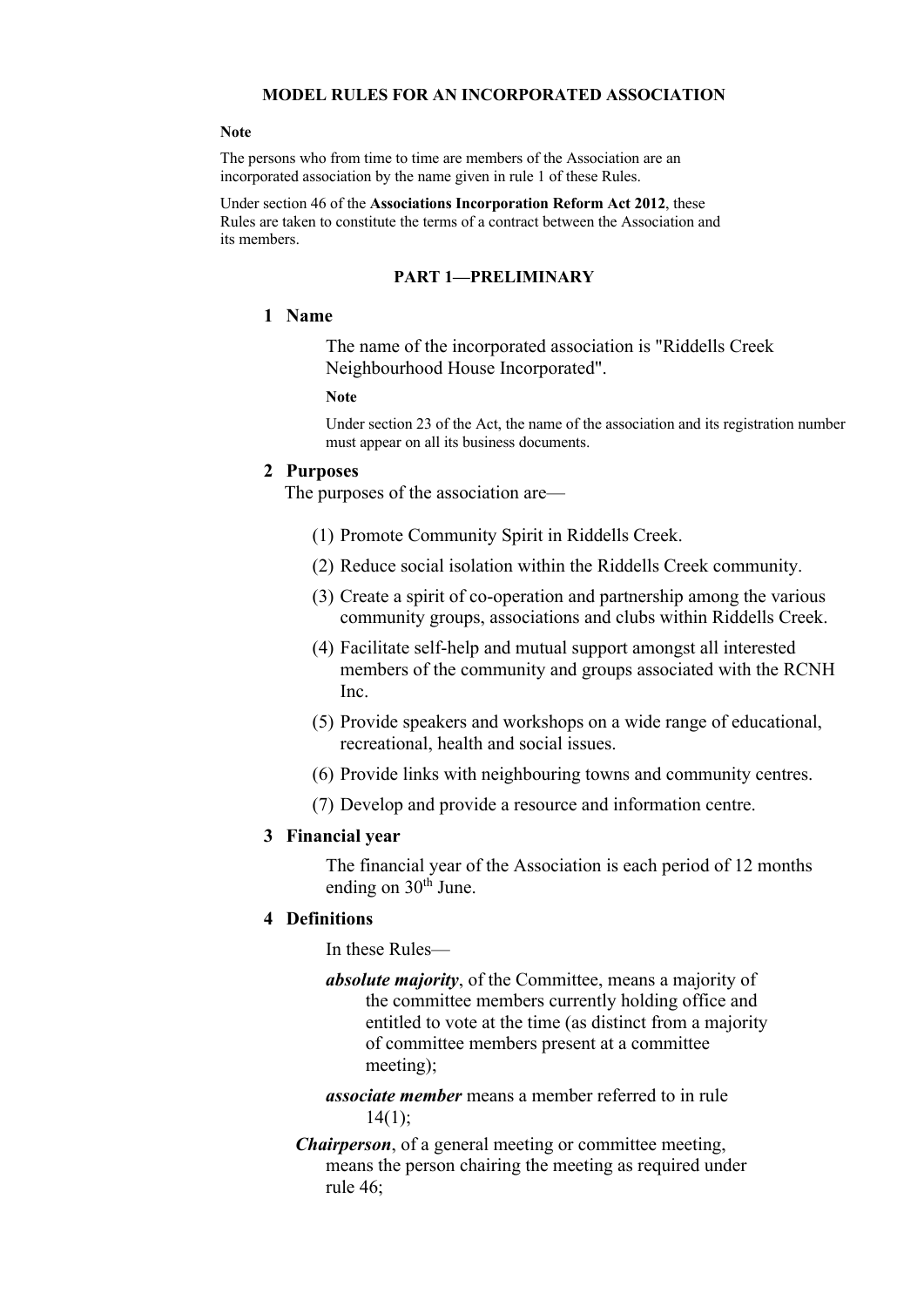*Committee* means the Committee having management of the business of the Association;

- *committee meeting* means a meeting of the Committee held in accordance with these Rules;
- *committee member* means a member of the Committee elected or appointed under Division 3 of Part 5;
- *disciplinary appeal meeting* means a meeting of the members of the Association convened under rule 23(3);
- *disciplinary meeting* means a meeting of the Committee convened for the purposes of rule 22;
- *disciplinary subcommittee* means the subcommittee appointed under rule 20;
- *financial year* means the 12 month period specified in rule 3;
- *general meeting* means a general meeting of the members of the Association convened in accordance with Part 4 and includes an annual general meeting, a special general meeting and a disciplinary appeal meeting;
- *member* means a member of the Association;
- *member entitled to vote* means a member who under rule 13(2) is entitled to vote at a general meeting;
- *special resolution* means a resolution that requires not less than three-quarters of the members voting at a general meeting, whether in person or by proxy, to vote in favour of the resolution;
- *the Act* means the **Associations Incorporation Reform Act 2012** and includes any regulations made under that Act;
- *the Registrar* means the Registrar of Incorporated Associations.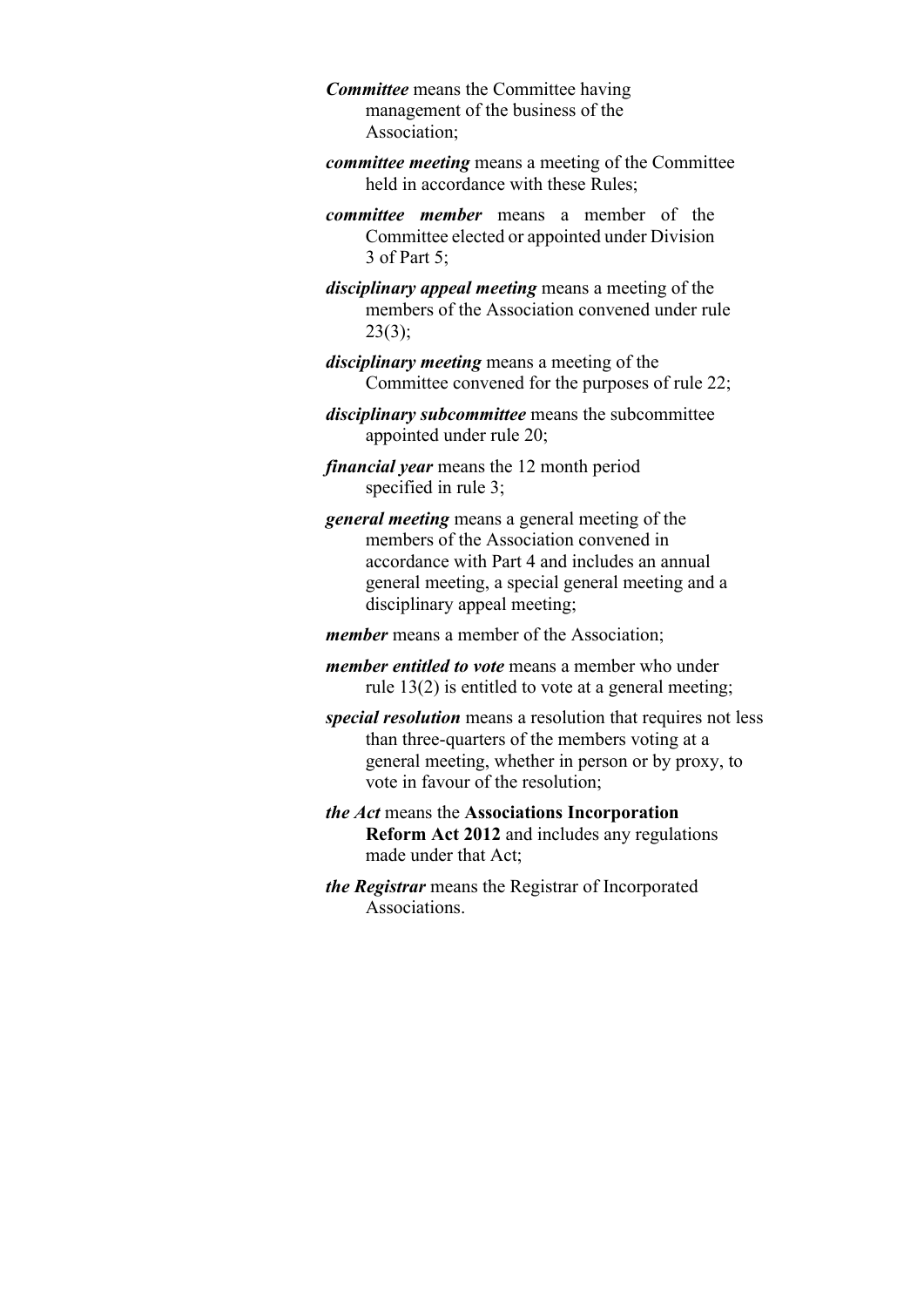# **5 Powers of Association**

- (1) Subject to the Act, the Association has power to do all things incidental or conducive to achieve its purposes.
- (2) Without limiting subrule (1), the Association may—
	- (a) acquire, hold and dispose of real or personal property;
	- (b) open and operate accounts with financial institutions;
	- (c) invest its money in any security in which trust monies may lawfully be invested;
	- (d) raise and borrow money on any terms and in any manner as it thinks fit;
	- (e) secure the repayment of money raised or borrowed, or the payment of a debt or liability;
	- (f) appoint agents to transact business on its behalf;
	- (g) enter into any other contract it considers necessary or desirable.
- (3) The Association may only exercise its powers and use its income and assets (including any surplus) for its purposes.

### **6 Not for profit organisation**

- (1) The Association must not distribute any surplus, income or assets directly or indirectly to its members.
- (2) Subrule (1) does not prevent the Association from paying a member—
	- (a) reimbursement for expenses properly incurred by the member; or
	- (b) for goods or services provided by the member—

if this is done in good faith on terms no more favourable than if the member was not a member.

#### **Note**

Section 33 of the Act provides that an incorporated association must not secure pecuniary profit for its members. Section 4 of the Act sets out in more detail the circumstances under which an incorporated association is not taken to secure pecuniary profit for its members.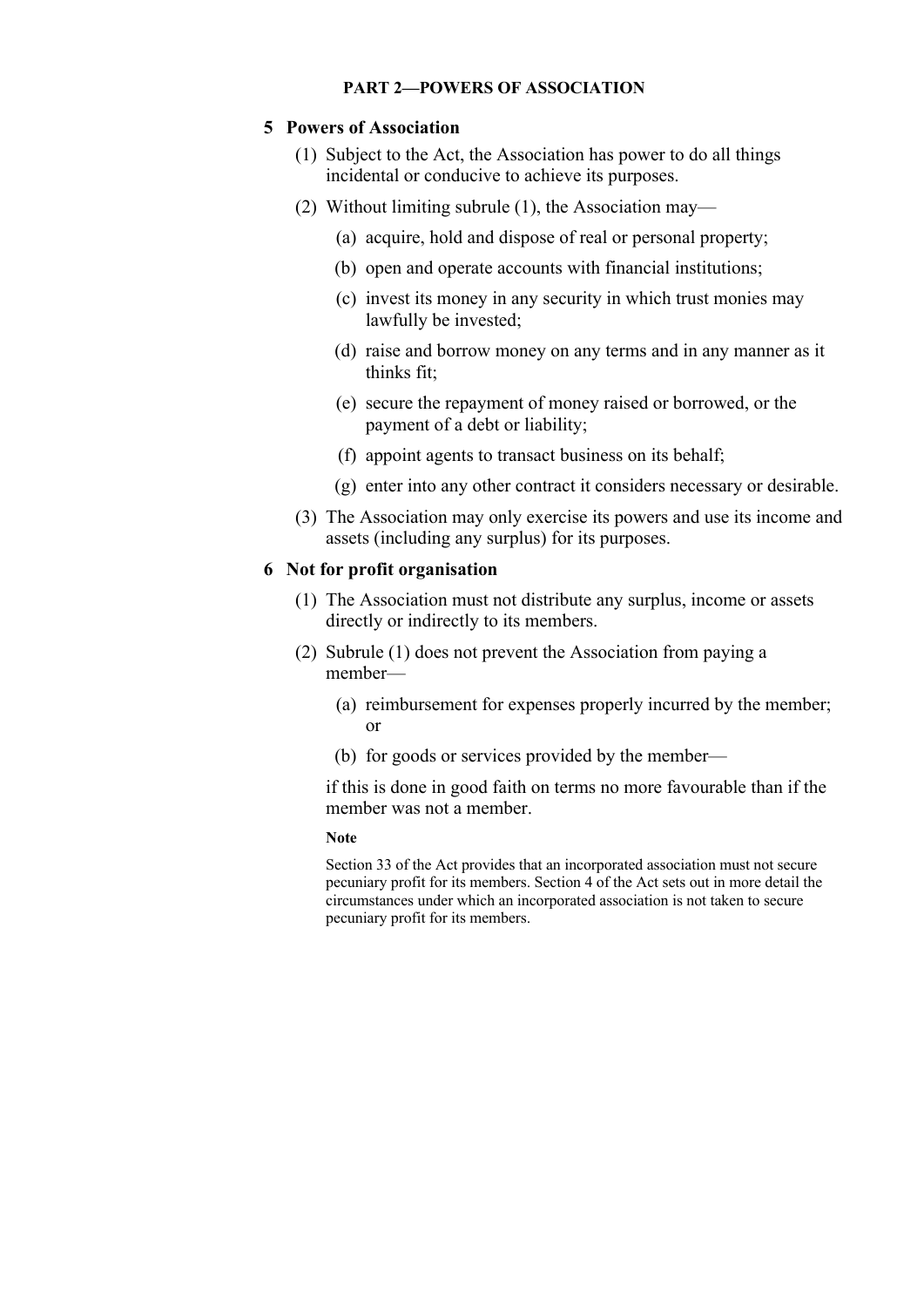# **PART 3—MEMBERS, DISCIPLINARY PROCEDURES AND GRIEVANCES Division 1—Membership**

### **7 Minimum number of members**

The Association must have at least 5 members.

### **8 Who is eligible to be a member**

Any person who supports the purposes of the Association is eligible for membership.

### **9 Application for membership**

- (1) To apply to become a member of the Association, a person must submit a written or electronic application to a committee member stating that the person—
	- (a) wishes to become a member of the Association; and
	- (b) supports the purposes of the Association; and
	- (c) agrees to comply with these Rules.

### **10 Consideration of application**

- (1) As soon as practicable after an application for membership is received, the Committee must decide by resolution whether to accept or reject the application.
- (2) The Committee must notify the applicant in writing of its decision as soon as practicable after the decision is made.
- (3) If the Committee rejects the application, it must return any money accompanying the application to the applicant.
- (4) No reason need be given for the rejection of an application.

#### **11 New membership**

- (1) If an application for membership is approved by the Committee—
	- (a) the resolution to accept the membership must be recorded in the minutes of the committee meeting; and
	- (b) the Secretary must, as soon as practicable, enter the name and address of the new member, and the date of becoming a member, in the register of members.
- (2) A person becomes a member of the Association and, subject to rule 13(2), is entitled to exercise their rights of membership from the date on which the Committee approves the person's membership.

### **12 Annual subscription and joining fee**

(1) There is to be no annual subscription or fee on joining of the Association.

#### **13 General rights of members**

- (1) A member of the Association who is entitled to vote has the right—
	- (a) to receive notice of general meetings and of proposed special resolutions in the manner and time prescribed by these Rules; and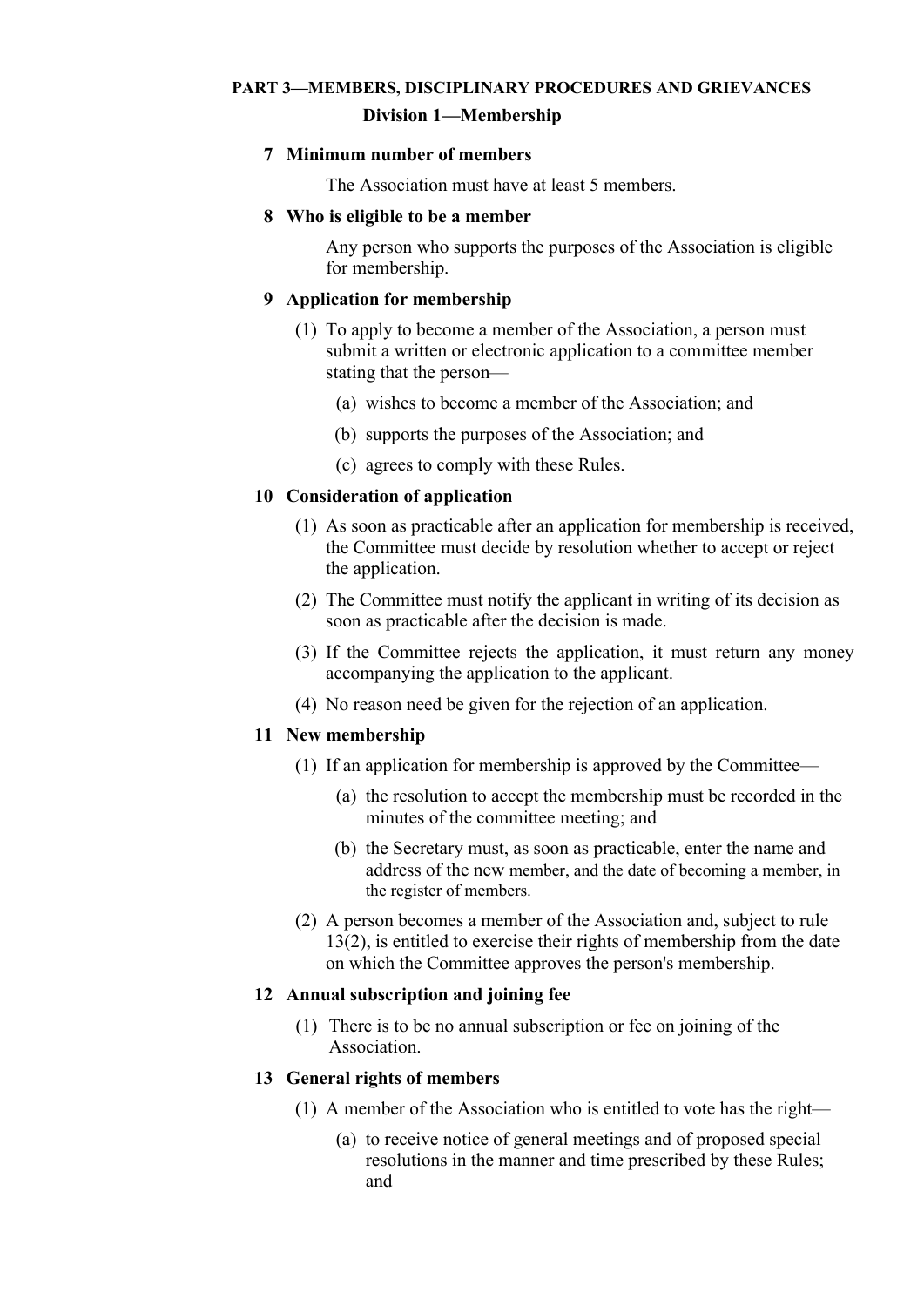- (b) to submit items of business for consideration at a general meeting; and
- (c) to attend and be heard at general meetings; and
- (d) to vote at a general meeting; and
- (e) to have access to the minutes of general meetings and other documents of the Association as provided under rule 75; and
- (f) to inspect the register of members.
- (2) A member is entitled to vote if—
	- (a) the member is a member other than an associate member; and
	- (b) more than 10 business days have passed since they became a member of the Association; and
	- (c) the member's membership rights are not suspended for any reason.

#### **14 Associate members**

- (1) Associate members of the Association include—
	- (a) any members under the age of 15 years; and
	- (b) any other category of member as determined by special resolution at a general meeting.
- (2) An associate member must not vote but may have other rights as determined by the Committee or by resolution at a general meeting.

### **15 Rights not transferable**

The rights of a member are not transferable and end when membership ceases.

### **16 Ceasing membership**

- (1) The membership of a person ceases on resignation, expulsion or death.
- (2) If a person ceases to be a member of the Association, the Secretary must, as soon as practicable, enter the date the person ceased to be a member in the register of members.

# **17 Resigning as a member**

(1) A member may resign by notice in writing given to the Association.

#### **Note**

Rule 74(3) sets out how notice may be given to the association. It includes by post or by handing the notice to a member of the committee.

- (2) A member is taken to have resigned if—
	- (a) the Secretary has made a written request to the member to confirm that they wish to remain a member; and
	- (b) the member has not, within 3 months after receiving that request, confirmed in writing that they wish to remain a member.

# **18 Register of members**

- (1) The Secretary must keep and maintain a register of members that includes—
	- (a) for each current member—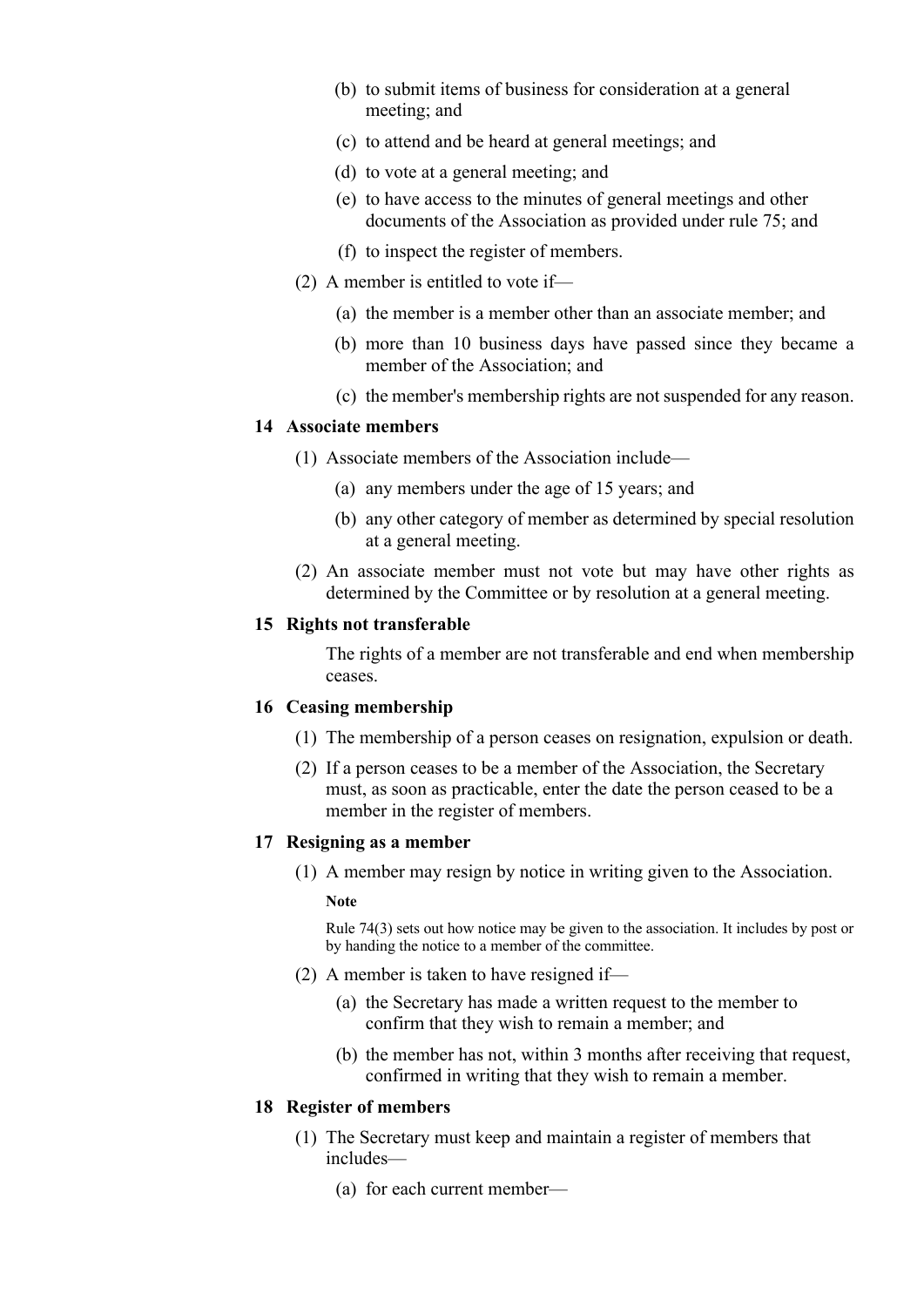- (i) the member's name;
- (ii) the address for notice last given by the member;
- (iii) the date of becoming a member;
- (iv) if the member is an associate member, a note to that effect;
- (v) any other information determined by the Committee; and
- (b) for each former member, the date of ceasing to be a member.
- (2) Any member may, at a reasonable time and free of charge, inspect the register of members.

#### **Note**

Under section 59 of the Act, access to the personal information of a person recorded in the register of members may be restricted in certain circumstances. Section 58 of the Act provides that it is an offence to make improper use of information about a person obtained from the Register of Members.

#### **Division 2—Disciplinary action**

#### **19 Grounds for taking disciplinary action**

The Association may take disciplinary action against a member in accordance with this Division if it is determined that the member—

- (a) has failed to comply with these Rules; or
- (b) refuses to support the purposes of the Association; or
- (c) has engaged in conduct prejudicial to the Association.

#### **20 Disciplinary subcommittee**

- (1) If the Committee is satisfied that there are sufficient grounds for taking disciplinary action against a member, the Committee must appoint a disciplinary subcommittee to hear the matter and determine what action, if any, to take against the member.
- (2) The members of the disciplinary subcommittee—
	- (a) may be Committee members, members of the Association or anyone else; but
	- (b) must not be biased against, or in favour of, the member concerned.

# **21 Notice to member**

- (1) Before disciplinary action is taken against a member, the Secretary must give written notice to the member—
	- (a) stating that the Association proposes to take disciplinary action against the member; and
	- (b) stating the grounds for the proposed disciplinary action; and
	- (c) specifying the date, place and time of the meeting at which the disciplinary subcommittee intends to consider the disciplinary action (the *disciplinary meeting*); and
	- (d) advising the member that they may do one or both of the following—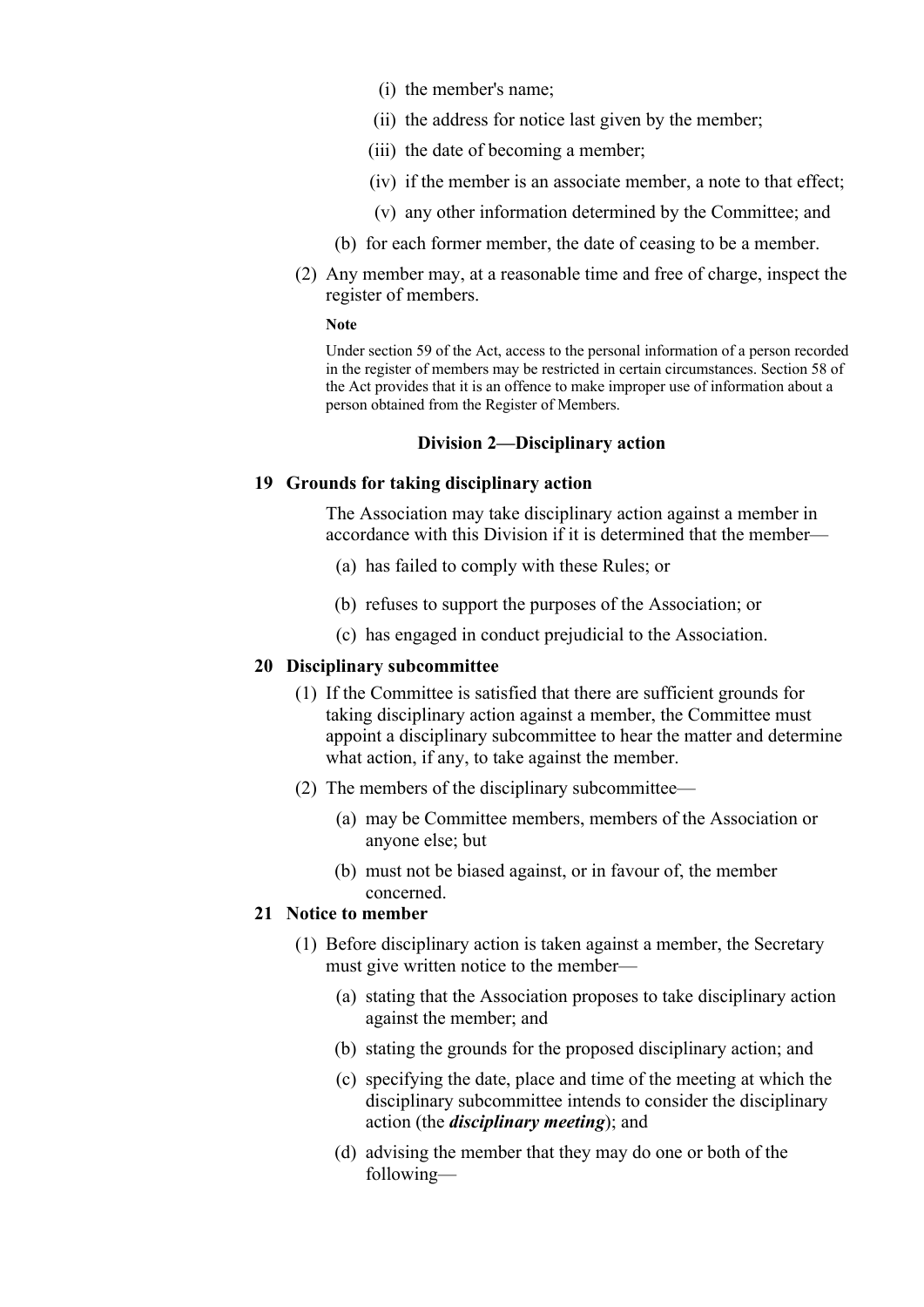- (i) attend the disciplinary meeting and address the disciplinary subcommittee at that meeting;
- (ii) give a written statement to the disciplinary subcommittee at any time before the disciplinary meeting; and
- (e) setting out the member's appeal rights under rule 23.
- (2) The notice must be given no earlier than 28 days, and no later than 14 days, before the disciplinary meeting is held.

### **22 Decision of subcommittee**

- (1) At the disciplinary meeting, the disciplinary subcommittee must—
	- (a) give the member an opportunity to be heard; and
	- (b) consider any written statement submitted by the member.
- (2) After complying with subrule (1), the disciplinary subcommittee may—
	- (a) take no further action against the member; or
	- (b) subject to subrule (3)—
		- (i) reprimand the member; or
		- (ii) suspend the membership rights of the member for a specified period; or
		- (iii) expel the member from the Association.
- (3) The disciplinary subcommittee may not fine the member.
- (4) The suspension of membership rights or the expulsion of a member by the disciplinary subcommittee under this rule takes effect immediately after the vote is passed.

# **23 Appeal rights**

- (1) A person whose membership rights have been suspended or who has been expelled from the Association under rule 22 may give notice to the effect that they wish to appeal against the suspension or expulsion.
- (2) The notice must be in writing and given—
	- (a) to the disciplinary subcommittee immediately after the vote to suspend or expel the person is taken; or
	- (b) to the Secretary not later than 48 hours after the vote.
- (3) If a person has given notice under subrule (2), a disciplinary appeal meeting must be convened by the Committee as soon as practicable, but in any event not later than 21 days, after the notice is received.
- (4) Notice of the disciplinary appeal meeting must be given to each member of the Association who is entitled to vote as soon as practicable and must—
	- (a) specify the date, time and place of the meeting; and
	- (b) state—
		- (i) the name of the person against whom the disciplinary action has been taken; and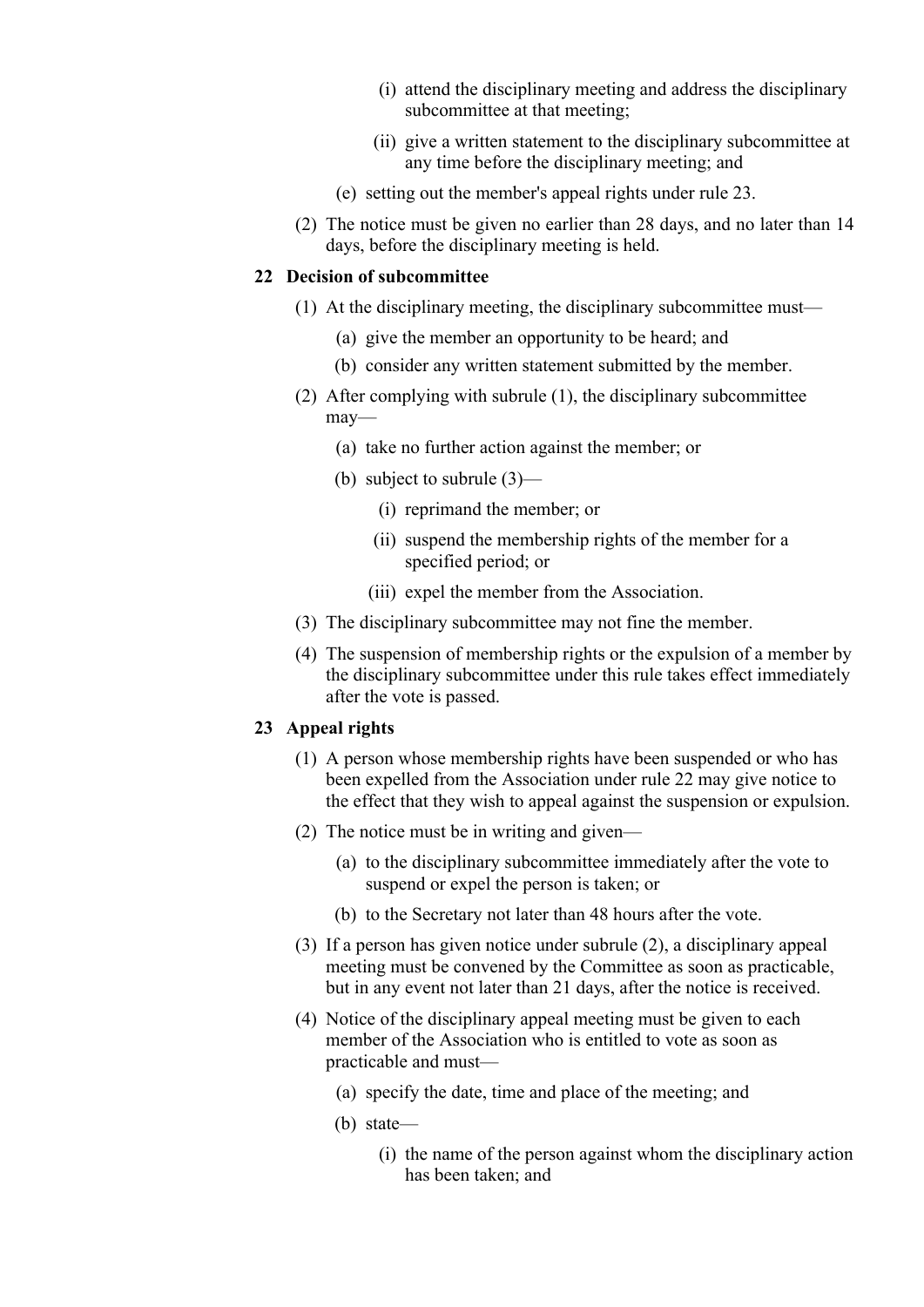- (ii) the grounds for taking that action; and
- (iii) that at the disciplinary appeal meeting the members present must vote on whether the decision to suspend or expel the person should be upheld or revoked.

### **24 Conduct of disciplinary appeal meeting**

- (1) At a disciplinary appeal meeting—
	- (a) no business other than the question of the appeal may be conducted; and
	- (b) the Committee must state the grounds for suspending or expelling the member and the reasons for taking that action; and
	- (c) the person whose membership has been suspended or who has been expelled must be given an opportunity to be heard.
- (2) After complying with subrule (1), the members present and entitled to vote at the meeting must vote by secret ballot on the question of whether the decision to suspend or expel the person should be upheld or revoked.
- (3) A member may not vote by proxy at the meeting.
- (4) The decision is upheld if not less than three quarters of the members voting at the meeting vote in favour of the decision.

#### **Division 3—Grievance procedure**

### **25 Application**

- (1) The grievance procedure set out in this Division applies to disputes under these Rules between—
	- (a) a member and another member;
	- (b) a member and the Committee;
	- (c) a member and the Association.
- (2) A member must not initiate a grievance procedure in relation to a matter that is the subject of a disciplinary procedure until the disciplinary procedure has been completed.

#### **26 Parties must attempt to resolve the dispute**

The parties to a dispute must attempt to resolve the dispute between themselves within 14 days of the dispute coming to the attention of each party.

#### **27 Appointment of mediator**

(1) If the parties to a dispute are unable to resolve the dispute between themselves within the time

required by rule 26, the parties must within 10 days—

- (a) notify the Committee of the dispute; and
- (b) agree to or request the appointment of a mediator; and
- (c) attempt in good faith to settle the dispute by mediation.
- (2) The mediator must be—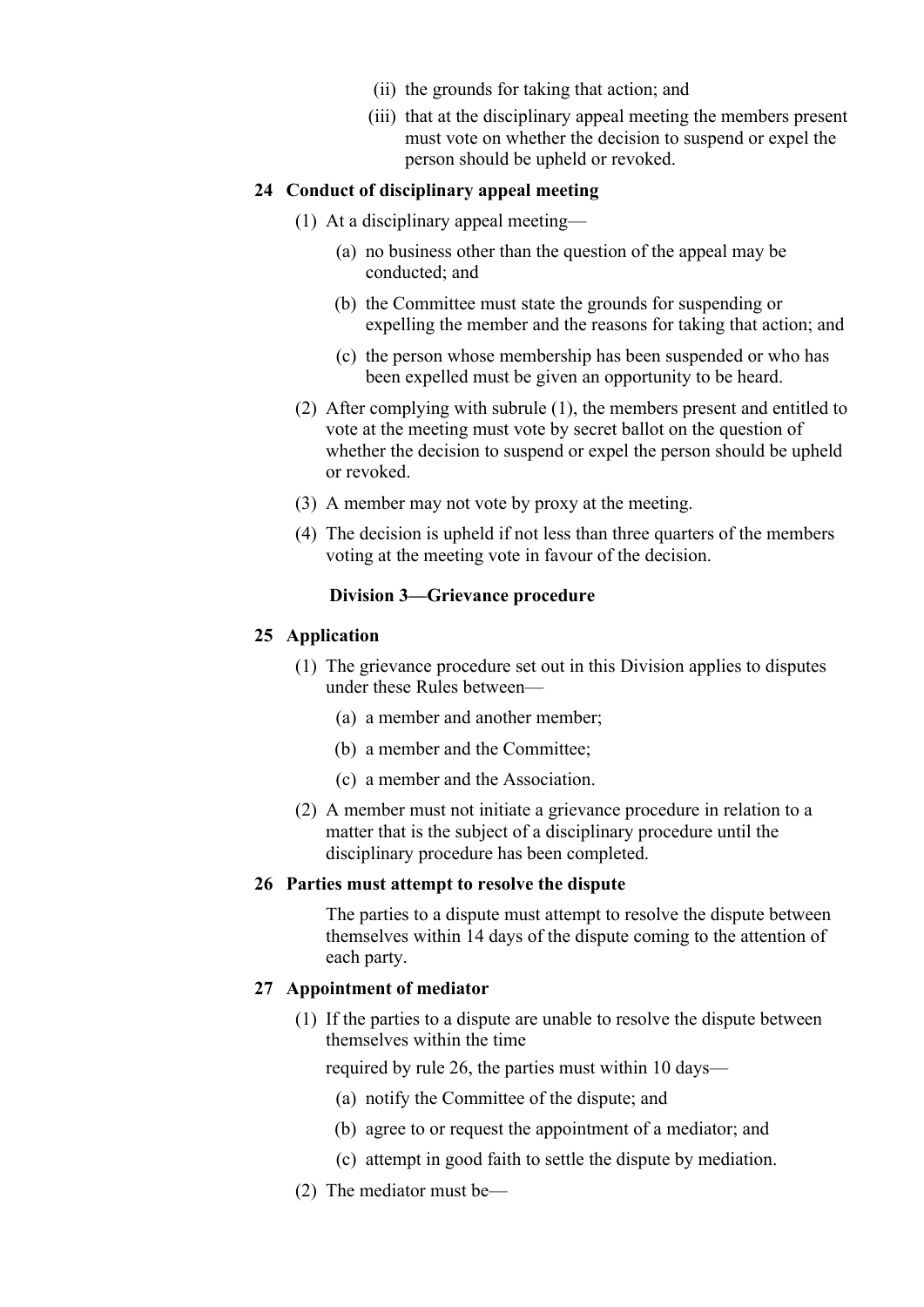- (a) a person chosen by agreement between the parties; or
- (b) in the absence of agreement—
	- (i) if the dispute is between a member and another member—a person appointed by the Committee; or
	- (ii) if the dispute is between a member and the Committee or the Association a person appointed or employed by the Dispute Settlement Centre of Victoria.
- (3) A mediator appointed by the Committee may be a member or former member of the Association but in any case must not be a person who—
	- (a) has a personal interest in the dispute; or
	- (b) is biased in favour of or against any party.

#### **28 Mediation process**

- (1) The mediator to the dispute, in conducting the mediation, must—
	- (a) give each party every opportunity to be heard; and
	- (b) allow due consideration by all parties of any written statement submitted by any party; and
	- (c) ensure that natural justice is accorded to the parties throughout the mediation process.
- (2) The mediator must not determine the dispute.

#### **29 Failure to resolve dispute by mediation**

If the mediation process does not resolve the dispute, the parties may seek to resolve the dispute in accordance with the Act or otherwise at law.

#### **PART 4—GENERAL MEETINGS OF THE ASSOCIATION**

### **30 Annual general meetings**

- (1) The Committee must convene an annual general meeting of the Association to be held within 5 months after the end of each financial year.
- (2) Despite subrule (1), the Association may hold its first annual general meeting at any time within 18 months after its incorporation.
- (3) The Committee may determine the date, time and place of the annual general meeting.
- (4) The ordinary business of the annual general meeting is as follows—
	- (a) to confirm the minutes of the previous annual general meeting and of any special general meeting held since then;
	- (b) to receive and consider—
		- (i) the annual report of the Committee on the activities of the Association during the preceding financial year; and
		- (ii) the financial statements of the Association for the preceding financial year submitted by the Committee in accordance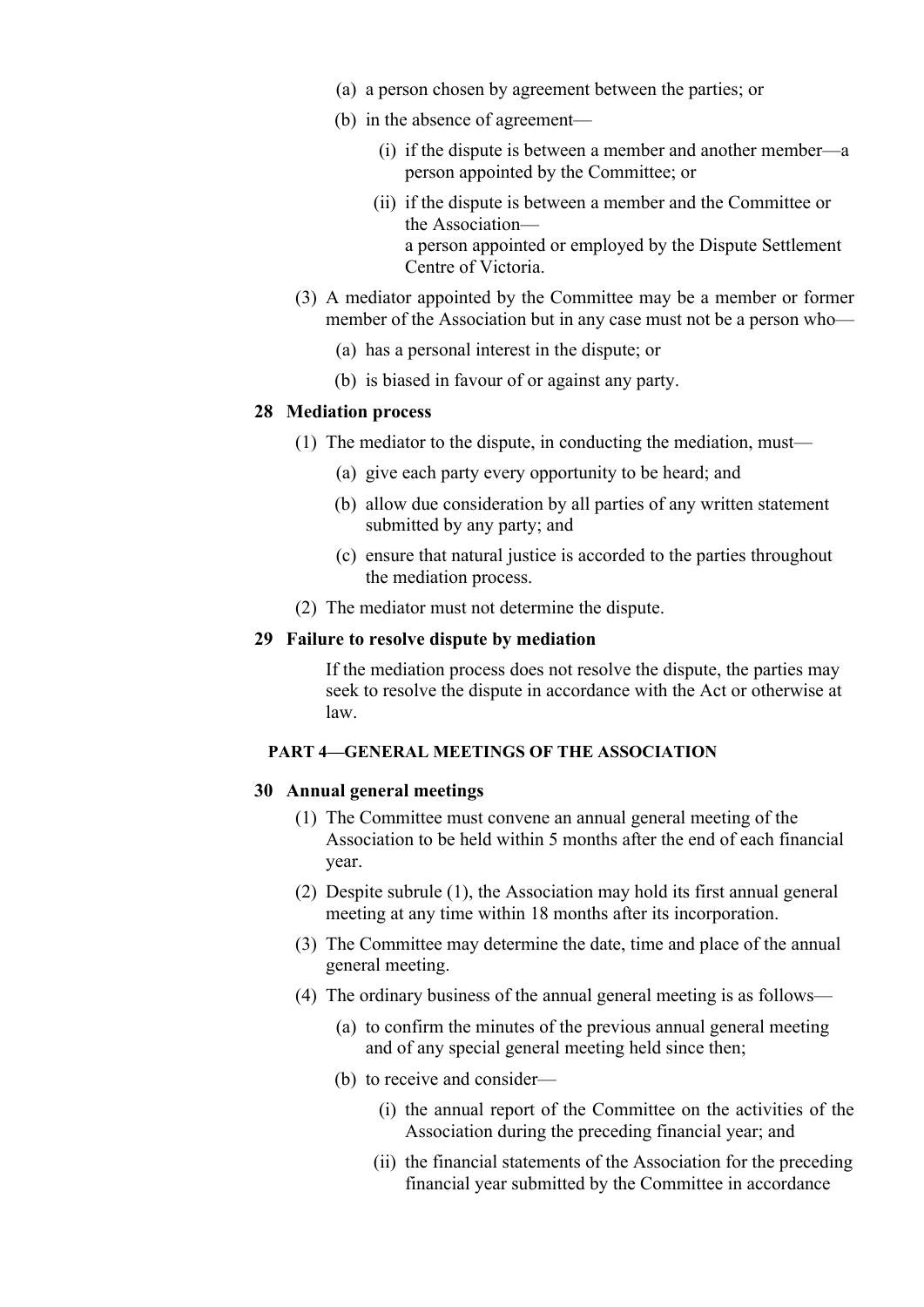with Part 6 of the Act;

- (c) to elect the members of the Committee.
- (5) The annual general meeting may also conduct any other business of which notice has been given in accordance with these Rules.

### **31 Special general meetings**

- (1) Any general meeting of the Association, other than an annual general meeting or a disciplinary appeal meeting, is a special general meeting.
- (2) The Committee may convene a special general meeting whenever it thinks fit.
- (3) No business other than that set out in the notice under rule 33 may be conducted at the meeting.

**Note**

General business may be considered at the meeting if it is included as an item for consideration in the notice under rule 33 and the majority of members at the meeting agree.

# **32 Special general meeting held at request of members**

- (1) The Committee must convene a special general meeting if a request to do so is made in accordance with subrule (2) by at least 10% of the total number of members.
- (2) A request for a special general meeting must—
	- (a) be in writing; and
	- (b) state the business to be considered at the meeting and any resolutions to be proposed; and
	- (c) include the names and signatures of the members requesting the meeting; and
	- (d) be given to the Secretary.
- (3) If the Committee does not convene a special general meeting within one month after the date on which the request is made, the members making the request (or any of them) may convene the special general meeting.
- (4) A special general meeting convened by members under subrule (3)—
	- (a) must be held within 3 months after the date on which the original request was made; and
	- (b) may only consider the business stated in that request.
- (5) The Association must reimburse all reasonable expenses incurred by the members convening a special general meeting under subrule (3).

# **33 Notice of general meetings**

- (1) The Secretary (or, in the case of a special general meeting convened under rule 32(3), the members convening the meeting) must give to each member of the Association—
	- (a) at least 21 days' notice of a general meeting if a special resolution is to be proposed at the meeting; or
	- (b) at least 14 days' notice of a general meeting in any other case.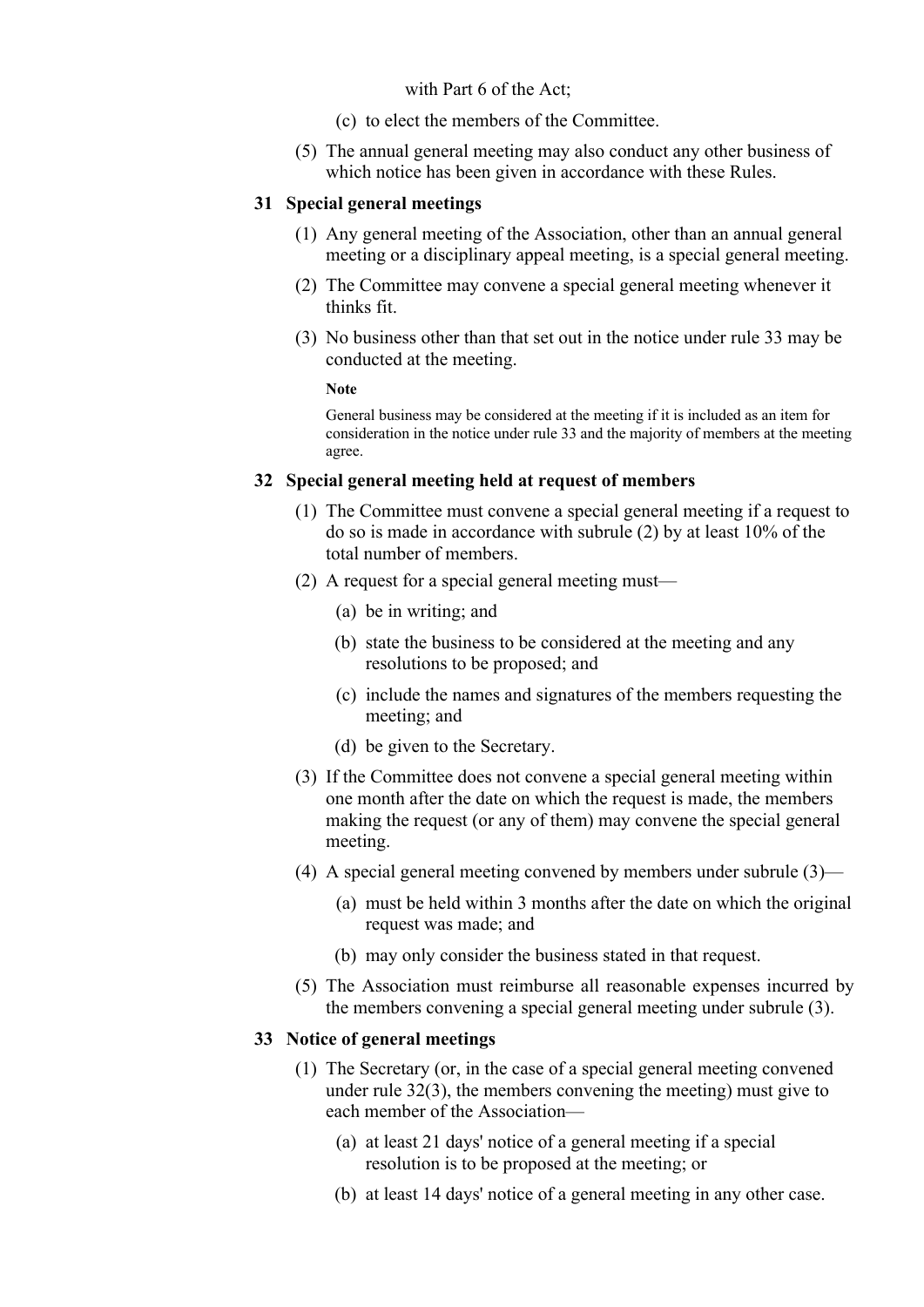- (2) The notice must—
	- (a) specify the date, time and place of the meeting; and
	- (b) indicate the general nature of each item of business to be considered at the meeting; and
	- (c) if a special resolution is to be proposed—
		- (i) state in full the proposed resolution; and
		- (ii) state the intention to propose the resolution as a special resolution; and
	- (d) comply with rule 34(5).
- (3) This rule does not apply to a disciplinary appeal meeting.

#### **Note**

Rule 23(4) sets out the requirements for notice of a disciplinary appeal meeting.

### **34 Proxies**

- (1) A member may appoint another member as their proxy to vote and speak on their behalf at a general meeting other than at a disciplinary appeal meeting.
- (2) The appointment of a proxy must be in writing and signed by the member making the appointment.
- (3) The member appointing the proxy may give specific directions as to how the proxy is to vote on their behalf, otherwise the proxy may vote on behalf of the member in any matter as they see fit.
- (4) If the Committee has approved a form for the appointment of a proxy, the member may use any other form that clearly identifies the person appointed as the member's proxy and that has been signed by the member.
- (5) Notice of a general meeting given to a member under rule 33 must—
	- (a) state that the member may appoint another member as a proxy for the meeting; and
	- (b) include a copy of any form that the Committee has approved for the appointment of a proxy.
- (6) A form appointing a proxy must be given to the Chairperson of the meeting before or at the commencement of the meeting.
- (7) A form appointing a proxy sent by post or electronically is of no effect unless it is received by the Association no later than 24 hours before the commencement of the meeting.

# **35 Use of technology**

- (1) A member not physically present at a general meeting may be permitted to participate in the meeting by the use of technology that allows that member and the members present at the meeting to clearly and simultaneously communicate with each other.
- (2) For the purposes of this Part, a member participating in a general meeting as permitted under subrule (1) is taken to be present at the meeting and, if the member votes at the meeting, is taken to have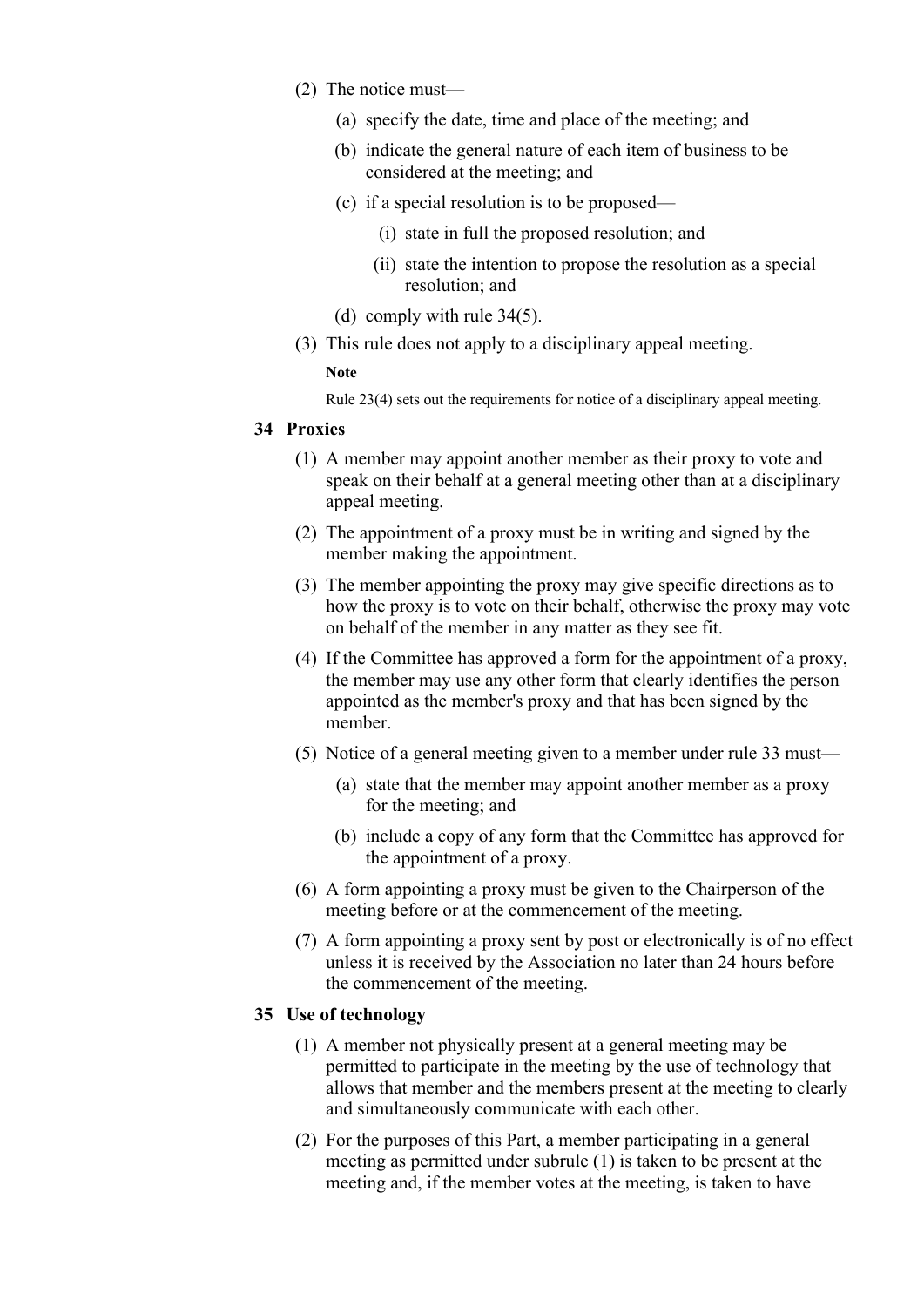voted in person.

### **36 Quorum at general meetings**

- (1) No business may be conducted at a general meeting unless a quorum of members is present.
- (2) The quorum for a general meeting is the presence (physically, by proxy or as allowed under rule 35) of 10% of the members entitled to vote.
- (3) If a quorum is not present within 30 minutes after the notified commencement time of a general meeting—
	- (a) in the case of a meeting convened by, or at the request of, members under rule 32— the meeting must be dissolved;

#### **Note**

If a meeting convened by, or at the request of, members is dissolved under this subrule, the business that was to have been considered at the meeting is taken to have been dealt with. If members wish to have the business reconsidered at another special meeting, the members must make a new request under rule 32.

- (b) in any other case—
	- (i) the meeting must be adjourned to a date not more than 21 days after the adjournment; and
	- (ii) notice of the date, time and place to which the meeting is adjourned must be given at the meeting and confirmed by written notice given to all members as soon as practicable after the meeting.
- (4) If a quorum is not present within 30 minutes after the time to which a general meeting has been adjourned under subrule (3)(b), the members present at the meeting (if not fewer than 3) may proceed with the business of the meeting as if a quorum were present.

# **37 Adjournment of general meeting**

- (1) The Chairperson of a general meeting at which a quorum is present may, with the consent of a majority of members present at the meeting, adjourn the meeting to another time at the same place or at another place.
- (2) Without limiting subrule (1), a meeting may be adjourned—
	- (a) if there is insufficient time to deal with the business at hand; or
	- (b) to give the members more time to consider an item of business.

#### **Example**

The members may wish to have more time to examine the financial statements submitted by the Committee at an annual general meeting.

- (3) No business may be conducted on the resumption of an adjourned meeting other than the business that remained unfinished when the meeting was adjourned.
- (4) Notice of the adjournment of a meeting under this rule is not required unless the meeting is adjourned for 14 days or more, in which case notice of the meeting must be given in accordance with rule 33.
- **38 Voting at general meeting**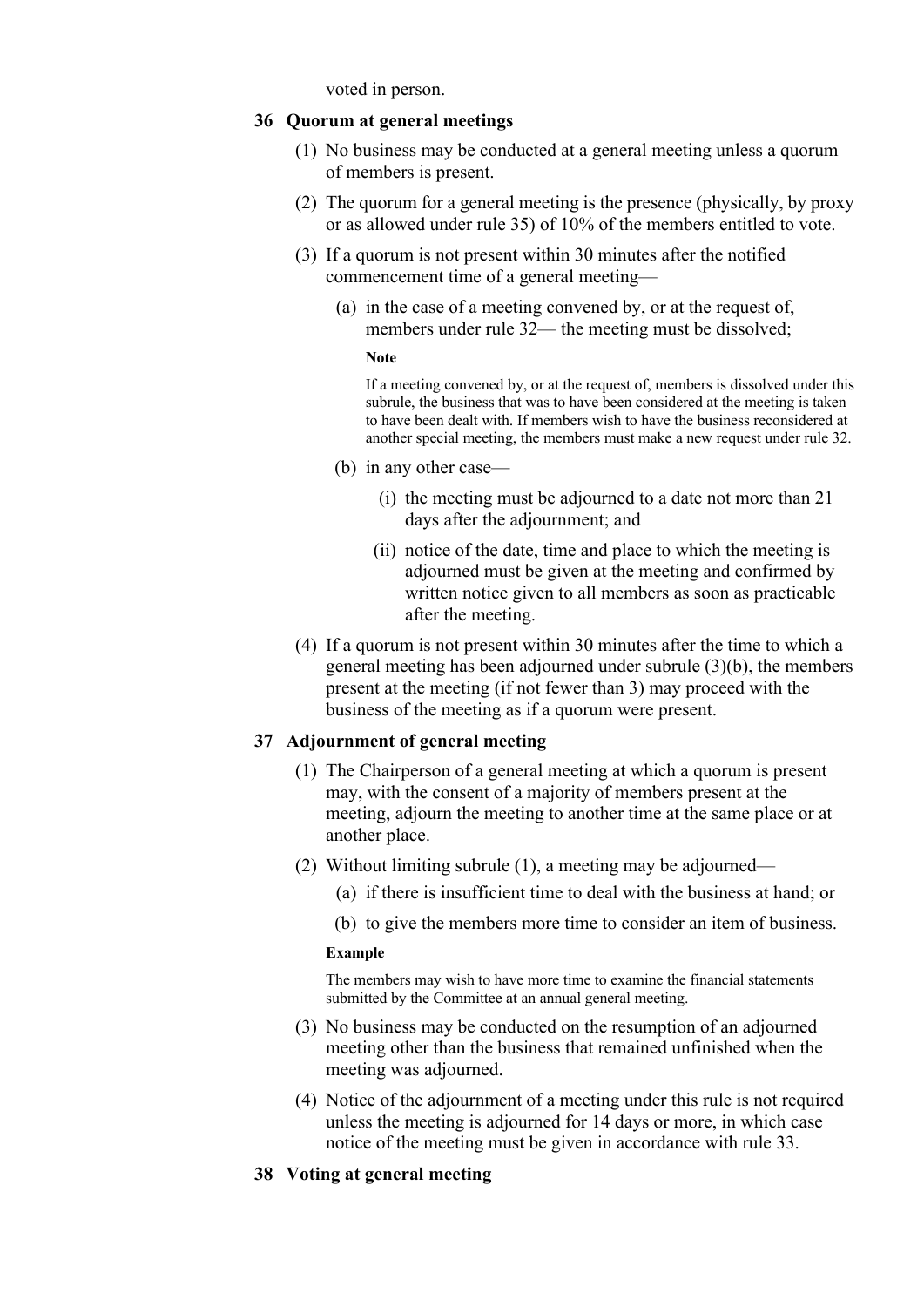- (1) On any question arising at a general meeting—
	- (a) subject to subrule (3), each member who is entitled to vote has one vote; and
	- (b) members may vote personally or by proxy; and
	- (c) except in the case of a special resolution, the question must be decided on a majority of votes.
- (2) If votes are divided equally on a question, the Chairperson of the meeting has a second or casting vote.
- (3) If the question is whether or not to confirm the minutes of a previous meeting, only members who were present at that meeting may vote.
- (4) This rule does not apply to a vote at a disciplinary appeal meeting conducted under rule 24.

# **39 Special resolutions**

A special resolution is passed if not less than three quarters of the members voting at a general meeting (whether in person or by proxy) vote in favour of the resolution.

#### **Note**

In addition to certain matters specified in the Act, a special resolution is required—

- (a) to remove a committee member from office;
- (b) to alter these Rules, including changing the name or any of the purposes of the Association.

### **40 Determining whether resolution carried**

- (1) Subject to subsection (2), the Chairperson of a general meeting may, on the basis of a show of hands, declare that a resolution has been—
	- (a) carried; or
	- (b) carried unanimously; or
	- (c) carried by a particular majority; or
	- $(d)$  lost—

and an entry to that effect in the minutes of the meeting is conclusive proof of that fact.

- (2) If a poll (where votes are cast in writing) is demanded by three or more members on any question—
	- (a) the poll must be taken at the meeting in the manner determined by the Chairperson of the meeting; and
	- (b) the Chairperson must declare the result of the resolution on the basis of the poll.
- (3) A poll demanded on the election of the Chairperson or on a question of an adjournment must be taken immediately.
- (4) A poll demanded on any other question must be taken before the close of the meeting at a time determined by the Chairperson.

### **41 Minutes of general meeting**

(1) The Committee must ensure that minutes are taken and kept of each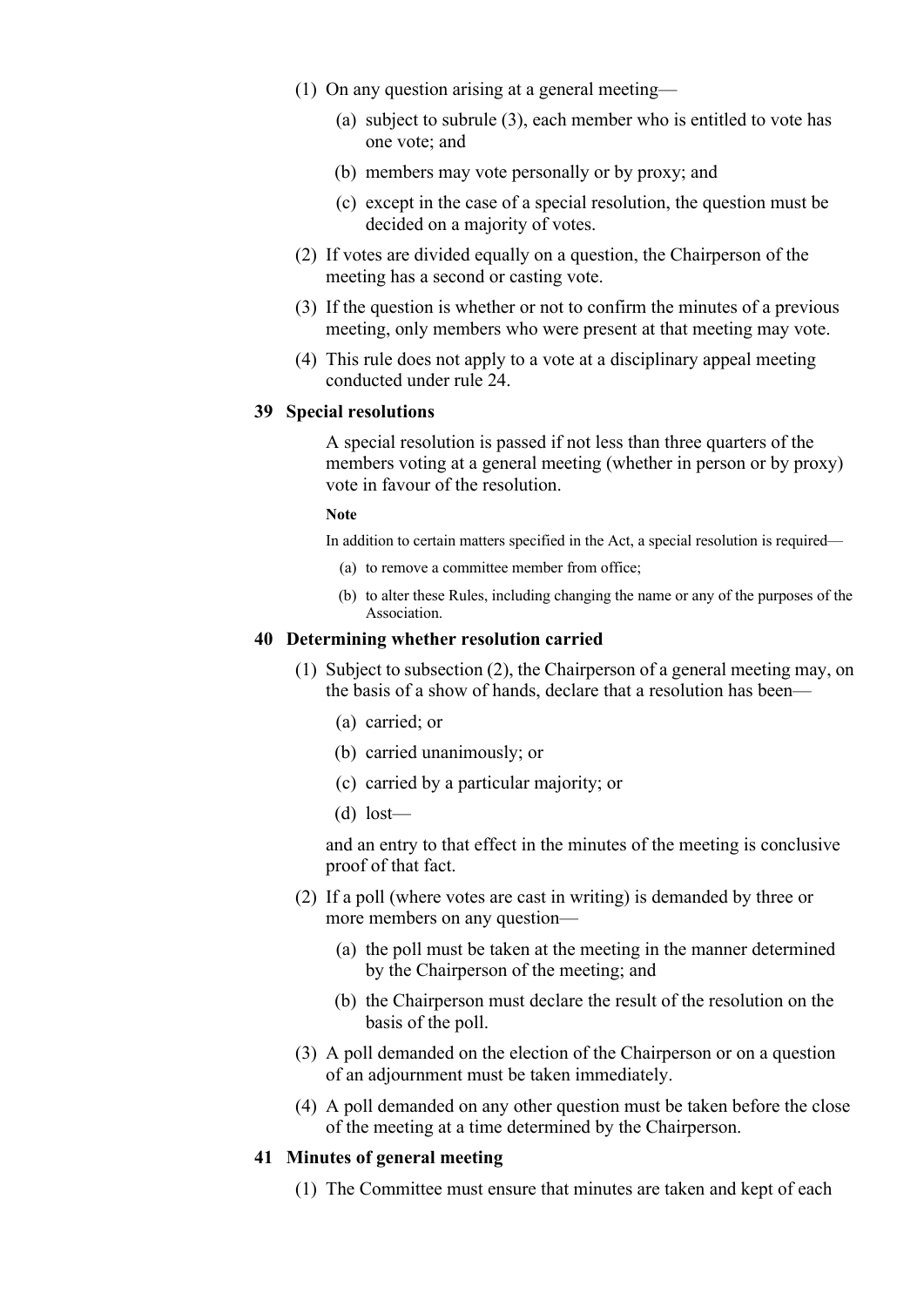general meeting.

- (2) The minutes must record the business considered at the meeting, any resolution on which a vote is taken and the result of the vote.
- (3) In addition, the minutes of each annual general meeting must include—
	- (a) the names of the members attending the meeting; and
	- (b) proxy forms given to the Chairperson of the meeting under rule 34(6); and
	- (c) the financial statements submitted to the members in accordance with rule  $30(4)(b)(ii)$ ; and
	- (d) the certificate signed by two committee members certifying that the financial statements give a true and fair view of the financial position and performance of the Association; and
	- (e) any audited accounts and auditor's report or report of a review accompanying the financial statements that are required under the Act.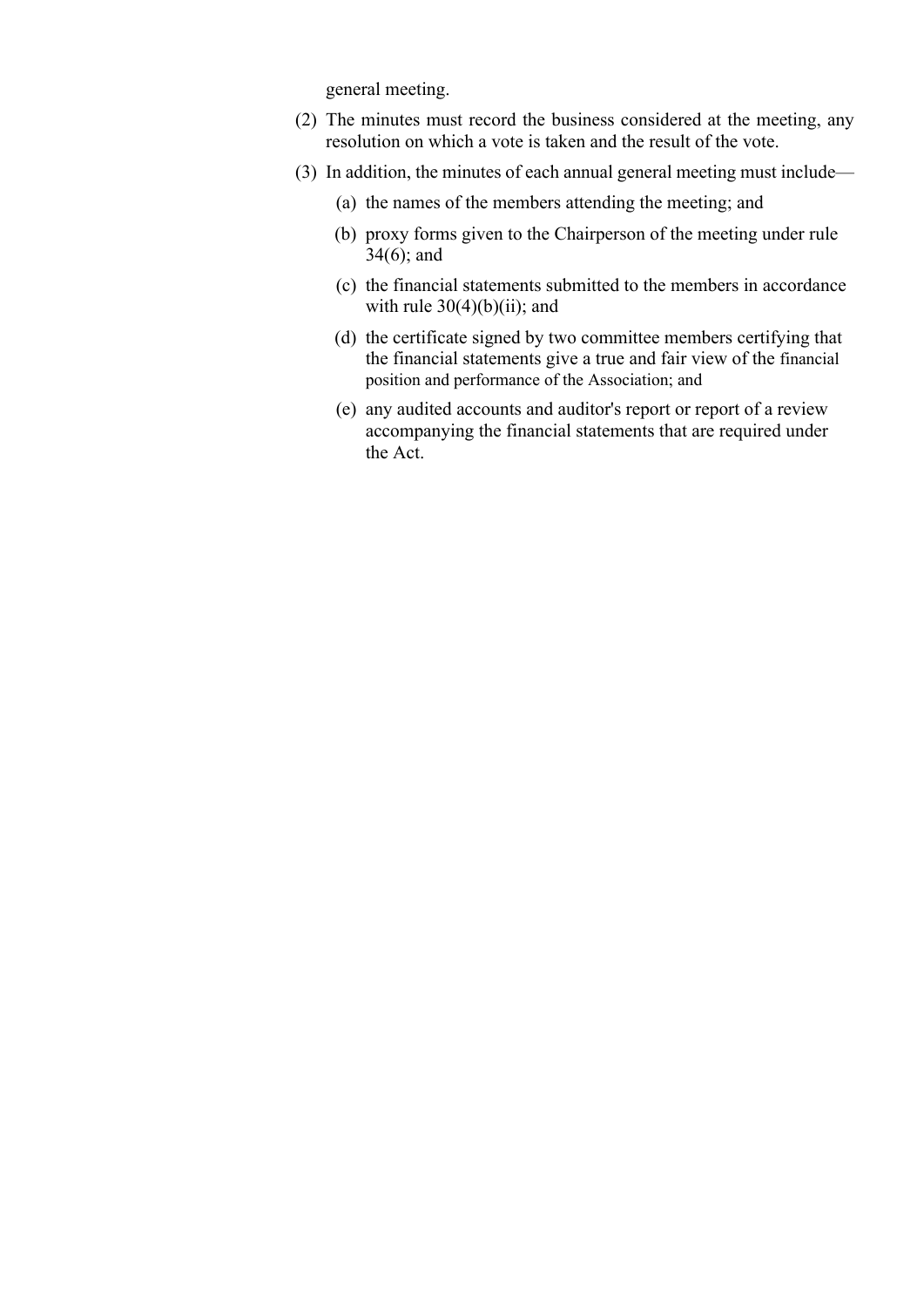### **PART 5—COMMITTEE**

### **Division 1—Powers of Committee**

### **42 Role and powers**

- (1) The business of the Association must be managed by or under the direction of a Committee.
- (2) The Committee may exercise all the powers of the Association except those powers that these Rules or the Act require to be exercised by general meetings of the members of the Association.
- (3) The Committee may—
	- (a) appoint and remove staff;
	- (b) establish subcommittees consisting of members with terms of reference it considers appropriate.

### **43 Delegation**

- (1) The Committee may delegate to a member of the Committee, a subcommittee or staff, any of its powers and functions other than—
	- (a) this power of delegation; or
	- (b) a duty imposed on the Committee by the Act or any other law.
- (2) The delegation must be in writing and may be subject to the conditions and limitations the Committee considers appropriate.
- (3) The Committee may, in writing, revoke a delegation wholly or in part.

#### **Division 2—Composition of Committee and duties of members**

#### **44 Composition of Committee**

The Committee consists of—

- (a) a President; and
- (b) a Vice-President; and
- (c) a Secretary; and
- (d) a Treasurer; and
- (e) ordinary members (if any) elected under rule 53.

# **45 General Duties**

- (1) As soon as practicable after being elected or appointed to the Committee, each committee member must become familiar with these Rules and the Act.
- (2) The Committee is collectively responsible for ensuring that the Association complies with the Act and that individual members of the Committee comply with these Rules.
- (3) Committee members must exercise their powers and discharge their duties with reasonable care and diligence.
- (4) Committee members must exercise their powers and discharge their duties—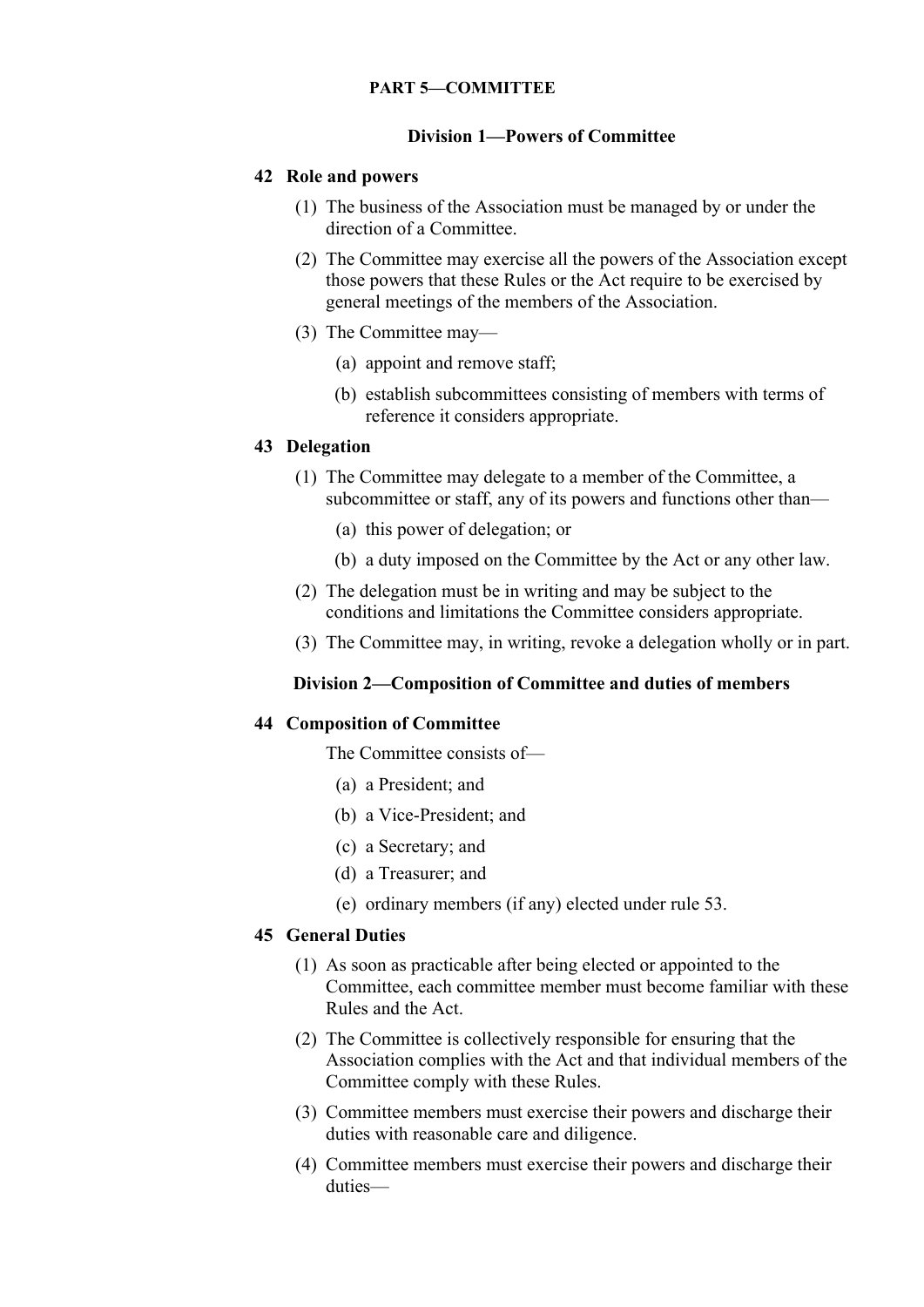- (a) in good faith in the best interests of the Association; and
- (b) for a proper purpose.
- (5) Committee members and former committee members must not make improper use of—
	- (a) their position; or
	- (b) information acquired by virtue of holding their position—

so as to gain an advantage for themselves or any other person or to cause detriment to the Association.

**Note**

See also Division 3 of Part 6 of the Act which sets out the general duties of the office holders of an incorporated association.

(6) In addition to any duties imposed by these Rules, a committee member must perform any other duties imposed from time to time by resolution at a general meeting.

# **46 President and Vice-President**

- (1) Subject to subrule (2), the President or, in the President's absence, the Vice-President is the Chairperson for any general meetings and for any committee meetings.
- (2) If the President and the Vice-President are both absent, or are unable to preside, the Chairperson of the meeting must be—
	- (a) in the case of a general meeting—a member elected by the other members present; or
	- (b) in the case of a committee meeting a committee member elected by the other committee members present.

### **47 Secretary**

(1) The Secretary must perform any duty or function required under the Act to be performed by the secretary of an incorporated association.

#### **Example**

Under the Act, the secretary of an incorporated association is responsible for lodging documents of the association with the Registrar.

- (2) The Secretary must—
	- (a) maintain the register of members in accordance with rule 18; and
	- (b) keep custody of the common seal (if any) of the Association and, except for the financial records referred to in rule 70(3), all books, documents and securities of the Association in accordance with rules 72 and 75; and
	- (c) subject to the Act and these Rules, provide members with access to the register of members, the minutes of general meetings and other books and documents; and
	- (d) perform any other duty or function imposed on the Secretary by these Rules.
- (3) The Secretary must give to the Registrar notice of their appointment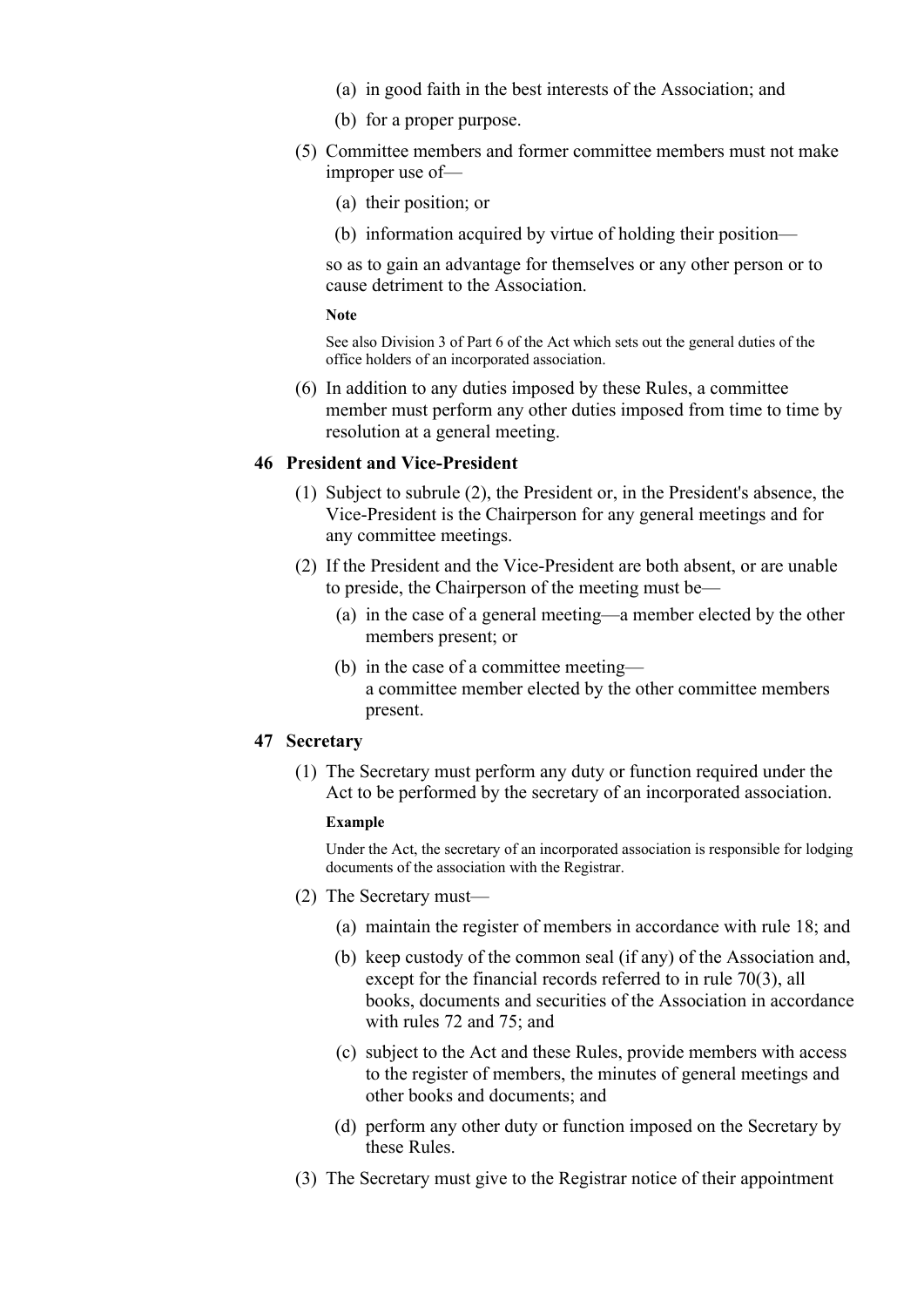within 14 days after the appointment.

# **48 Treasurer**

- (1) The Treasurer must—
	- (a) receive all moneys paid to or received by the Association and issue receipts for those moneys in the name of the Association; and
	- (b) ensure that all moneys received are paid into the account of the Association within 5 working days after receipt; and
	- (c) make any payments authorised by the Committee or by a general meeting of the Association from the Association's funds; and
	- (d) ensure cheques are signed by at least 2 committee members.
- (2) The Treasurer must—
	- (a) ensure that the financial records of the Association are kept in accordance with the Act; and
	- (b) coordinate the preparation of the financial statements of the Association and their certification by the Committee prior to their submission to the annual general meeting of the Association.
- (3) The Treasurer must ensure that at least one other committee member has access to the accounts and financial records of the Association.

# **Division 3—Election of Committee members and tenure of office**

# **49 Who is eligible to be a Committee member**

A member is eligible to be elected or appointed as a committee member if the member—

- (a) is 18 years or over; and
- (b) is entitled to vote at a general meeting.

# **50 Positions to be declared vacant**

- (1) This rule applies to—
	- (a) the first annual general meeting of the Association after its incorporation; or
	- (b) any subsequent annual general meeting of the Association, after the annual report and financial statements of the Association have been received.
- (2) The Chairperson of the meeting must declare all positions on the Committee vacant and hold elections for those positions in accordance with rules 51 to 54.

# **51 Nominations**

- (1) Prior to the election of each position, the Chairperson of the meeting must call for nominations to fill that position.
- (2) An eligible member of the Association may—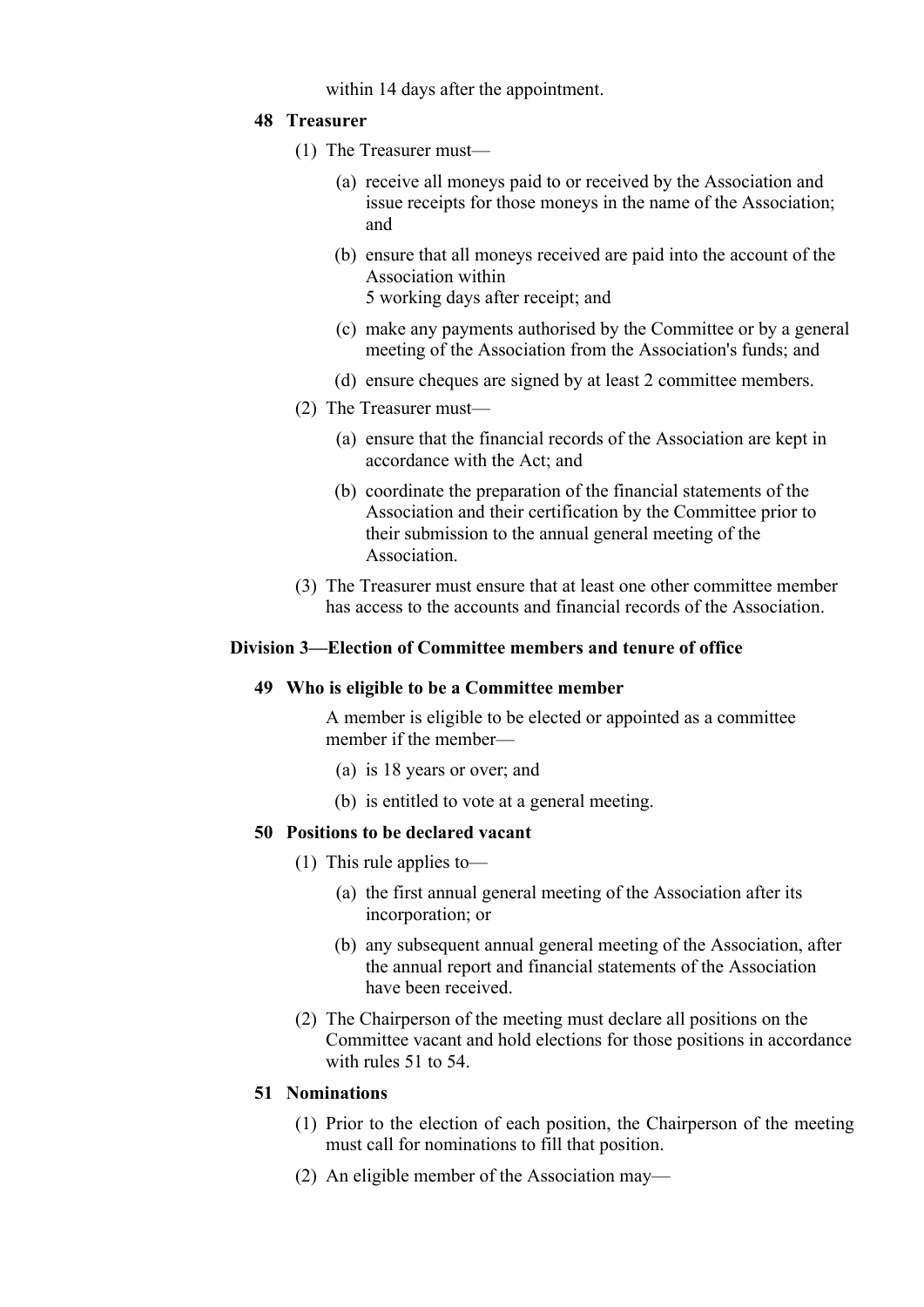- (a) nominate themselves; or
- (b) with the member's consent, be nominated by another member.
- (3) A member who is nominated for a position and fails to be elected to that position may be nominated for any other position for which an election is yet to be held.

### **52 Election of President etc.**

- (1) At the annual general meeting, separate elections must be held for each of the following positions—
	- (a) President;
	- (b) Vice-President;
	- (c) Secretary;
	- (d) Treasurer.
- (2) If only one member is nominated for the position, the Chairperson of the meeting must declare the member elected to the position.
- (3) If more than one member is nominated, a ballot must be held in accordance with rule 54.
- (4) On their election, the new President may take over as Chairperson of the meeting.

### **53 Election of ordinary members**

- (1) The annual general meeting must by resolution decide the number of ordinary members of the Committee (if any) it wishes to hold office for the next year.
- (2) A single election may be held to fill all of those positions.
- (3) If the number of members nominated for the position of ordinary committee member is less than or equal to the number to be elected, the Chairperson of the meeting must declare each of those members to be elected to the position.
- (4) If the number of members nominated exceeds the number to be elected, a ballot must be held in accordance with rule 54.

#### **54 Ballot**

- (1) If a ballot is required for the election for a position, the Chairperson of the meeting must appoint a member to act as returning officer to conduct the ballot.
- (2) The returning officer must not be a member nominated for the position.
- (3) Before the ballot is taken, each candidate may make a short speech in support of their election.
- (4) The election must be by secret ballot.
- (5) The returning officer must give a blank piece of paper to—
	- (a) each member present in person; and
	- (b) each proxy appointed by a member.

#### **Example**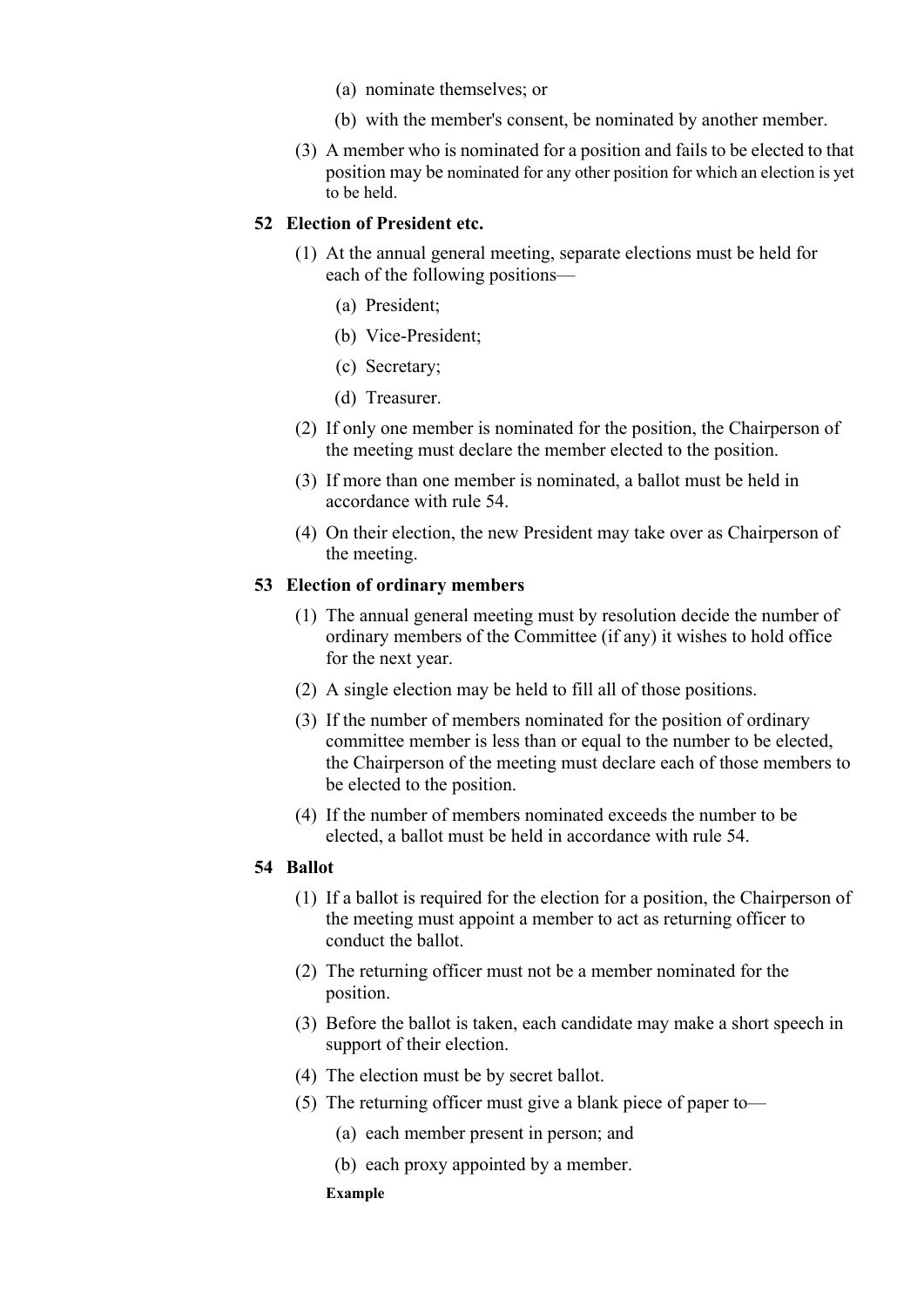If a member has been appointed the proxy of 5 other members, the member must be given 6 ballot papers— one for the member and one each for the other members.

- (6) If the ballot is for a single position, the voter must write on the ballot paper the name of the candidate for whom they wish to vote.
- (7) If the ballot is for more than one position—
	- (a) the voter must write on the ballot paper the name of each candidate for whom they wish to vote;
	- (b) the voter must not write the names of more candidates than the number to be elected.
- (8) Ballot papers that do not comply with subrule (7)(b) are not to be counted.
- (9) Each ballot paper on which the name of a candidate has been written counts as one vote for that candidate.
- (10) The returning officer must declare elected the candidate or, in the case of an election for more than one position, the candidates who received the most votes.
- (11) If the returning officer is unable to declare the result of an election under subrule (10) because

- (a) conduct a further election for the position in accordance with subrules (4) to (10) to decide which of those candidates is to be elected; or
- (b) with the agreement of those candidates, decide by lot which of them is to be elected.

#### **Examples**

The choice of candidate may be decided by the toss of a coin, drawing straws or drawing a name out of a hat.

### **55 Term of office**

- (1) Subject to subrule (3) and rule 56, a committee member holds office until the positions of the Committee are declared vacant at the next annual general meeting.
- (2) A committee member may be re-elected.
- (3) A general meeting of the Association may—
	- (a) by special resolution remove a committee member from office; and
	- (b) elect an eligible member of the Association to fill the vacant position in accordance with this Division.
- (4) A member who is the subject of a proposed special resolution under subrule (3)(a) may make representations in writing to the Secretary or President of the Association (not exceeding a reasonable length) and may request that the representations be provided to the members of the Association.
- (5) The Secretary or the President may give a copy of the representations to each member of the Association or, if they are not so given, the

<sup>2</sup> or more candidates received the same number of votes, the returning officer must—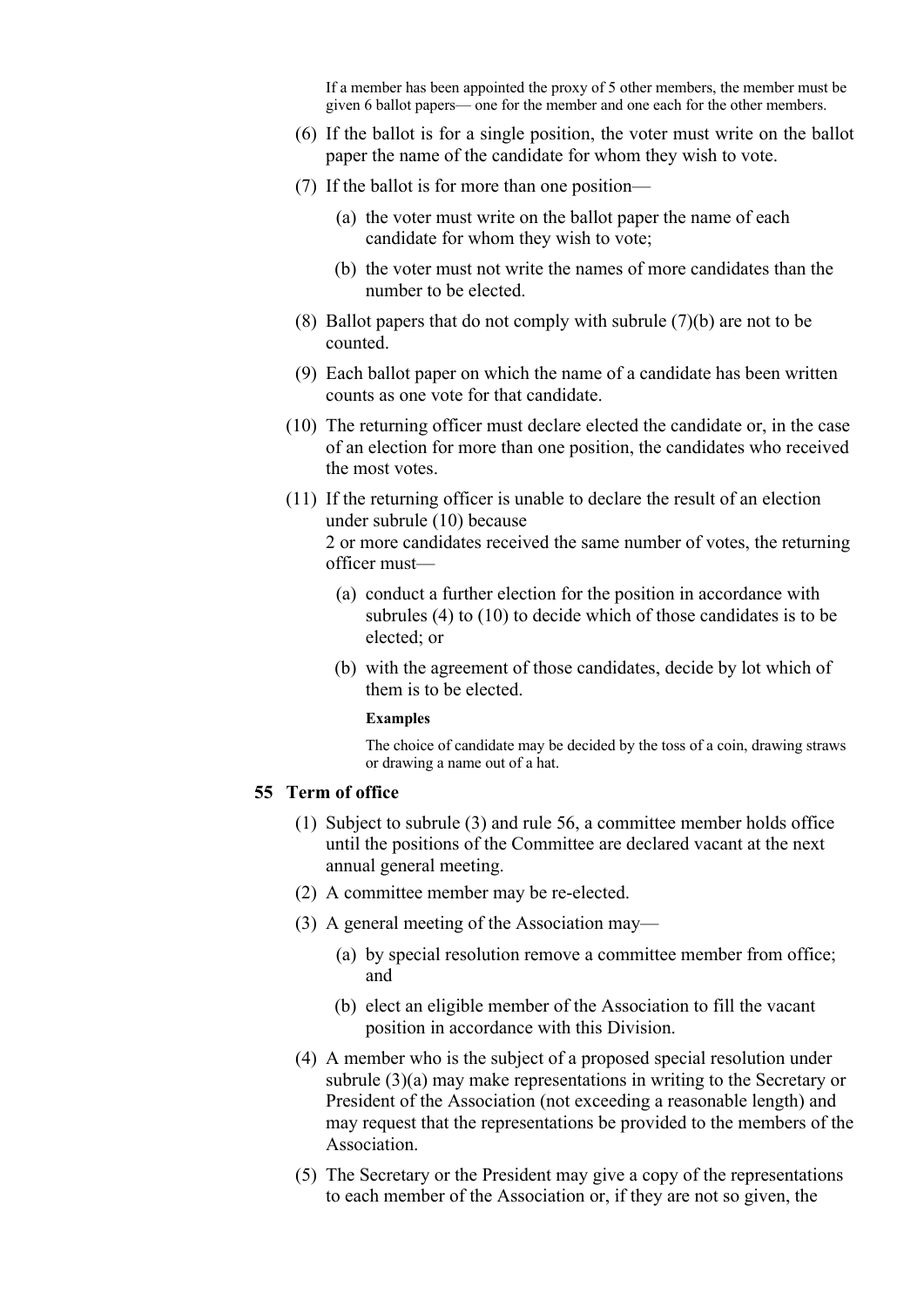member may require that they be read out at the meeting at which the special resolution is to be proposed.

### **56 Vacation of office**

- (1) A committee member may resign from the Committee by written notice addressed to the Committee.
- (2) A person ceases to be a committee member if they—
	- (a) cease to be a member of the Association; or
	- (b) fail to attend 3 consecutive committee meetings (other than special or urgent committee meetings) without leave of absence under rule 67; or
	- (c) otherwise cease to be a committee member by operation of section 78 of the Act.

#### **Note**

A Committee member may not hold the office of secretary if they do not reside in Australia.

### **57 Filling casual vacancies**

- (1) The Committee may appoint an eligible member of the Association to fill a position on the Committee that—
	- (a) has become vacant under rule 56; or
	- (b) was not filled by election at the last annual general meeting.
- (2) If the position of Secretary becomes vacant, the Committee must appoint a member to the position within 14 days after the vacancy arises.
- (3) Rule 55 applies to any committee member appointed by the Committee under subrule (1) or (2).
- (4) The Committee may continue to act despite any vacancy in its membership.

#### **Division 4—Meetings of Committee**

#### **58 Meetings of Committee**

- (1) The Committee must meet at least 4 times in each year at the dates, times and places determined by the Committee.
- (2) The date, time and place of the first committee meeting must be determined by the members of the Committee as soon as practicable after the annual general meeting of the Association at which the members of the Committee were elected.
- (3) Special committee meetings may be convened by the President or by any 4 members of the Committee.

### **59 Notice of meetings**

- (1) Notice of each committee meeting must be given to each committee member no later than 7 days before the date of the meeting.
- (2) Notice may be given of more than one committee meeting at the same time.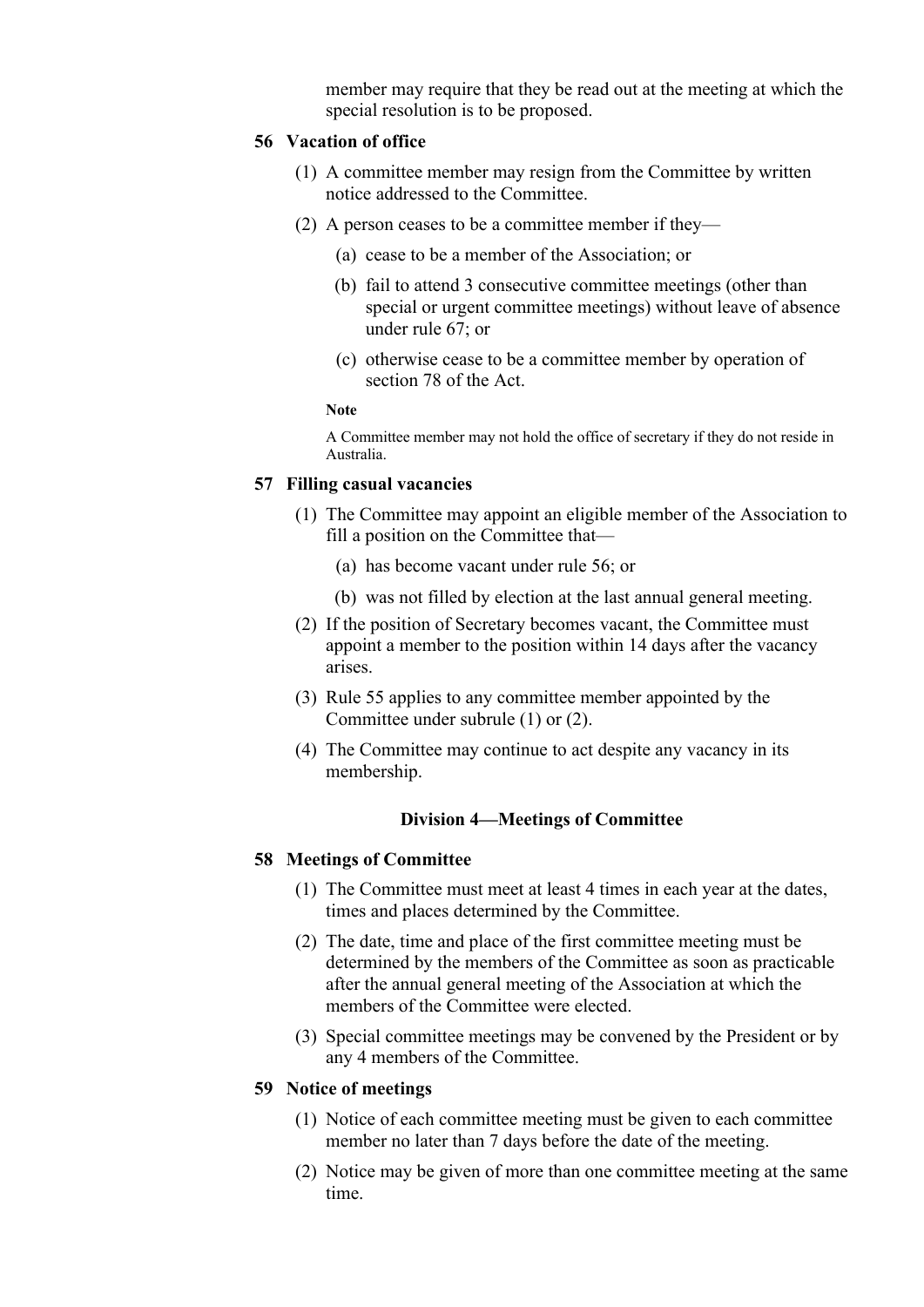- (3) The notice must state the date, time and place of the meeting.
- (4) If a special committee meeting is convened, the notice must include the general nature of the business to be conducted.
- (5) The only business that may be conducted at the meeting is the business for which the meeting is convened.

# **60 Urgent meetings**

- (1) In cases of urgency, a meeting can be held without notice being given in accordance with rule 59 provided that as much notice as practicable is given to each committee member by the quickest means practicable.
- (2) Any resolution made at the meeting must be passed by an absolute majority of the Committee.
- (3) The only business that may be conducted at an urgent meeting is the business for which the meeting is convened.

# **61 Procedure and order of business**

- (1) The procedure to be followed at a meeting of a Committee must be determined from time to time by the Committee.
- (2) The order of business may be determined by the members present at the meeting.

# **62 Use of technology**

- (1) A committee member who is not physically present at a committee meeting may participate in the meeting by the use of technology that allows that committee member and the committee members present at the meeting to clearly and simultaneously communicate with each other.
- (2) For the purposes of this Part, a committee member participating in a committee meeting as permitted under subrule (1) is taken to be present at the meeting and, if the member votes at the meeting, is taken to have voted in person.

# **63 Quorum**

- (1) No business may be conducted at a Committee meeting unless a quorum is present.
- (2) The quorum for a committee meeting is the presence (in person or as allowed under rule 62) of a majority of the committee members holding office.
- (3) If a quorum is not present within 30 minutes after the notified commencement time of a committee meeting—
	- (a) in the case of a special meeting—the meeting lapses;
	- (b) in any other case—the meeting must be adjourned to a date no later than 14 days after the adjournment and notice of the time, date and place to which the meeting is adjourned must be given in accordance with rule 59.

# **64 Voting**

(1) On any question arising at a committee meeting, each committee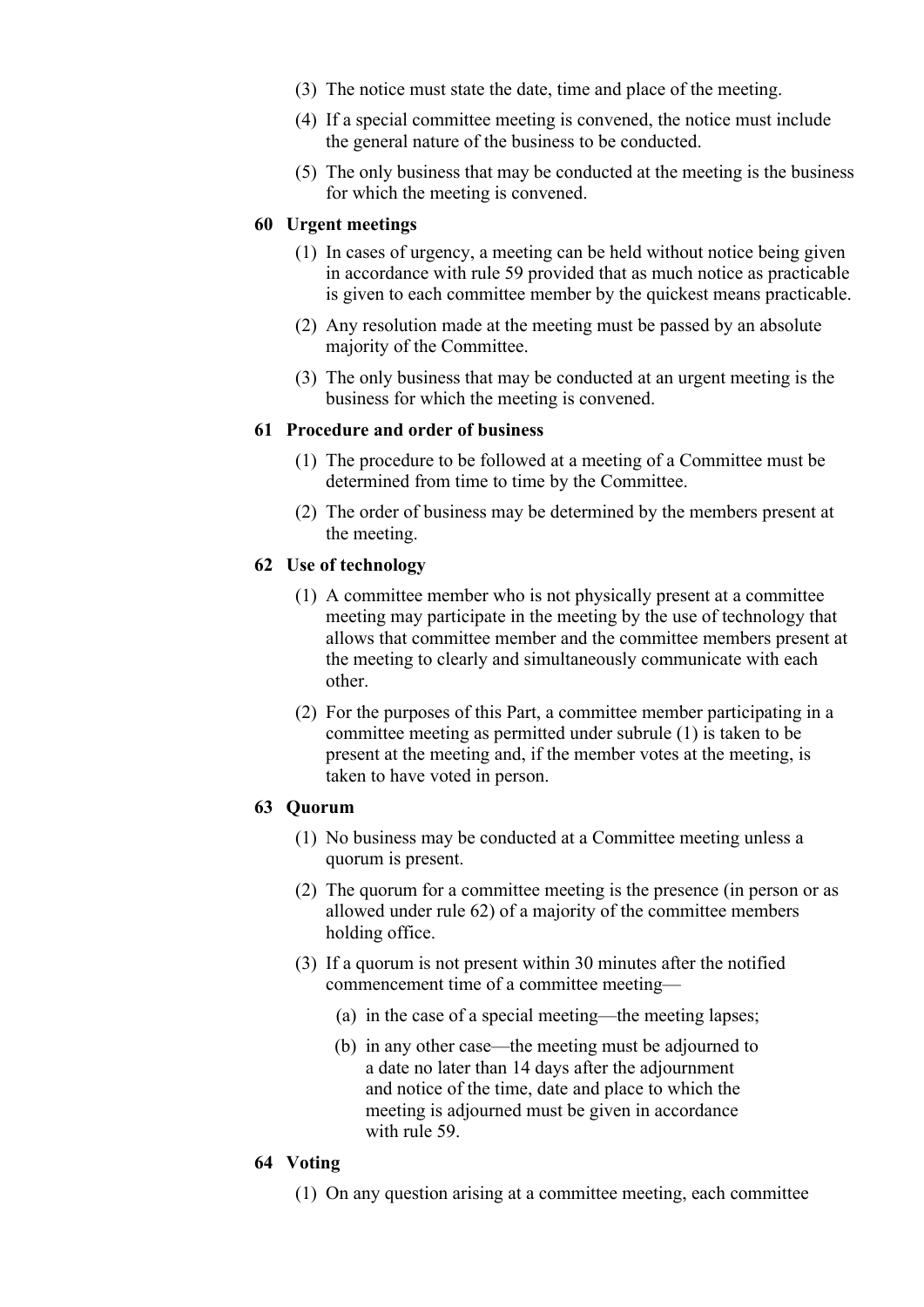member present at the meeting has one vote.

- (2) A motion is carried if a majority of committee members present at the meeting vote in favour of the motion.
- (3) Subrule (2) does not apply to any motion or question which is required by these Rules to be passed by an absolute majority of the Committee.
- (4) If votes are divided equally on a question, the Chairperson of the meeting has a second or casting vote.
- (5) Voting by proxy is not permitted.

### **65 Conflict of interest**

- (1) A committee member who has a material personal interest in a matter being considered at a committee meeting must disclose the nature and extent of that interest to the Committee.
- (2) The member—
	- (a) must not be present while the matter is being considered at the meeting; and
	- (b) must not vote on the matter.

#### **Note**

Under section 81(3) of the Act, if there are insufficient committee members to form a quorum because a member who has a material personal interest is disqualified from voting on a matter, a general meeting may be called to deal with the matter.

- (3) This rule does not apply to a material personal interest—
	- (a) that exists only because the member belongs to a class of persons for whose benefit the Association is established; or
	- (b) that the member has in common with all, or a substantial proportion of, the members of the Association.

#### **66 Minutes of meeting**

- (1) The Committee must ensure that minutes are taken and kept of each committee meeting.
- (2) The minutes must record the following—
	- (a) the names of the members in attendance at the meeting;
	- (b) the business considered at the meeting;
	- (c) any resolution on which a vote is taken and the result of the vote;
	- (d) any material personal interest disclosed under rule 65.

### **67 Leave of absence**

- (1) The Committee may grant a committee member leave of absence from committee meetings for a period not exceeding 3 months.
- (2) The Committee must not grant leave of absence retrospectively unless it is satisfied that it was not feasible for the committee member to seek the leave in advance.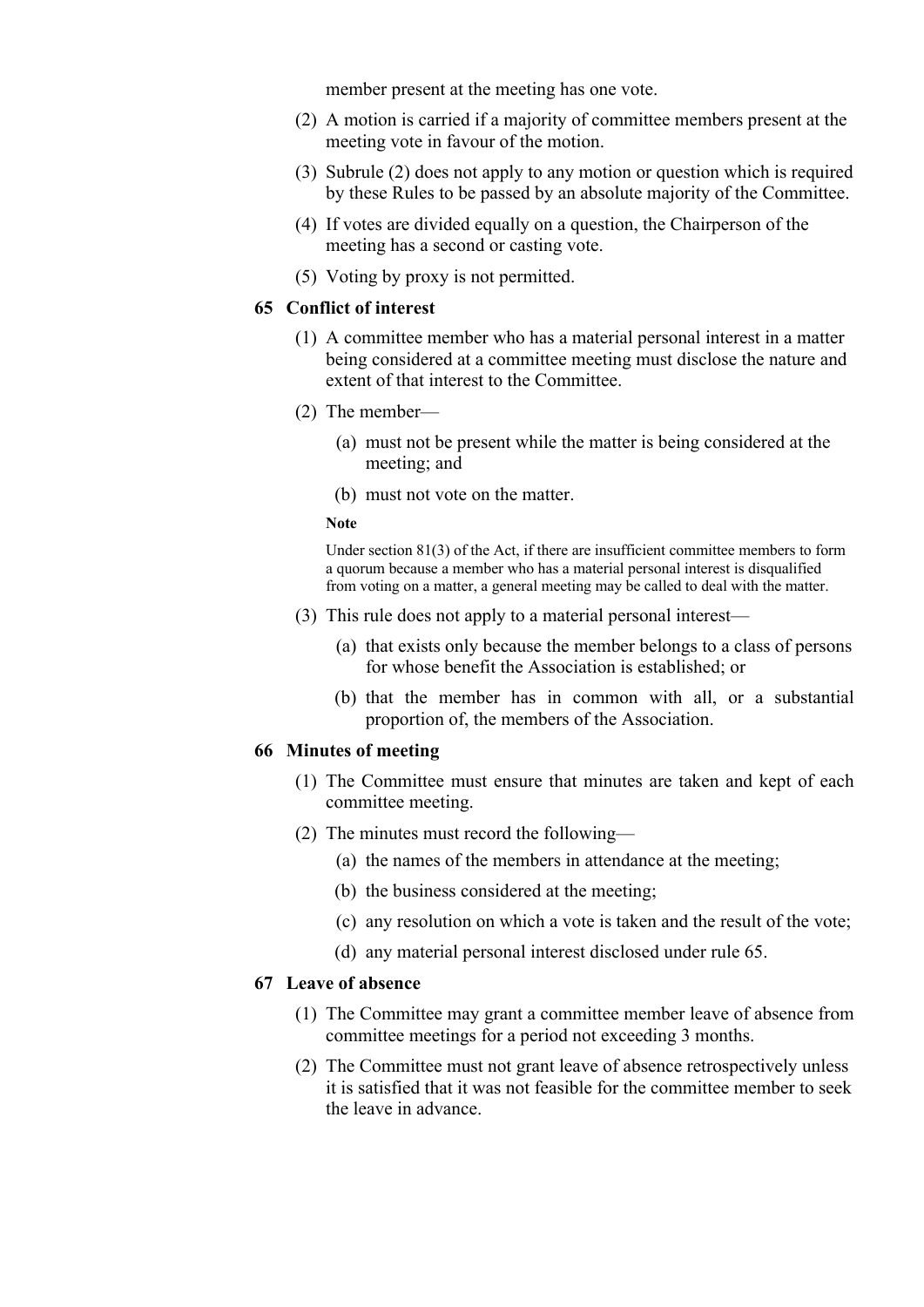### **PART 6—FINANCIAL MATTERS**

### **68 Source of funds**

The funds of the Association may be derived from donations, program fees, fund-raising activities, grants, interest and any other sources approved by the Committee.

### **69 Management of funds**

- (1) The Association must open an account with a financial institution from which all expenditure of the Association is made and into which all of the Association's revenue is deposited.
- (2) Subject to any restrictions imposed by a general meeting of the Association, the Committee may approve expenditure on behalf of the Association.
- (3) The Committee may authorise the Treasurer to expend funds on behalf of the Association (including by electronic funds transfer) up to a specified limit without requiring approval from the Committee for each item on which the funds are expended.
- (4) All cheques, drafts, bills of exchange, promissory notes and other negotiable instruments must be signed by 2 committee members.
- (5) All funds of the Association must be deposited into the financial account of the Association no later than 5 working days after receipt.
- (6) With the approval of the Committee, the Treasurer may maintain a cash float provided that all money paid from or paid into the float is accurately recorded at the time of the transaction.

### **70 Financial records**

- (1) The Association must keep financial records that—
	- (a) correctly record and explain its transactions, financial position and performance; and
	- (b) enable financial statements to be prepared as required by the Act.
- (2) The Association must retain the financial records for 7 years after the transactions covered by the records are completed.
- (3) The Treasurer must keep in their custody, or under their control—
	- (a) the financial records for the current financial year; and
	- (b) any other financial records as authorised by the Committee.

#### **71 Financial statements**

- (1) For each financial year, the Committee must ensure that the requirements under the Act relating to the financial statements of the Association are met.
- (2) Without limiting subrule (1), those requirements include—
	- (a) the preparation of the financial statements;
	- (b) if required, the review or auditing of the financial statements;
	- (c) the certification of the financial statements by the Committee;
	- (d) the submission of the financial statements to the annual general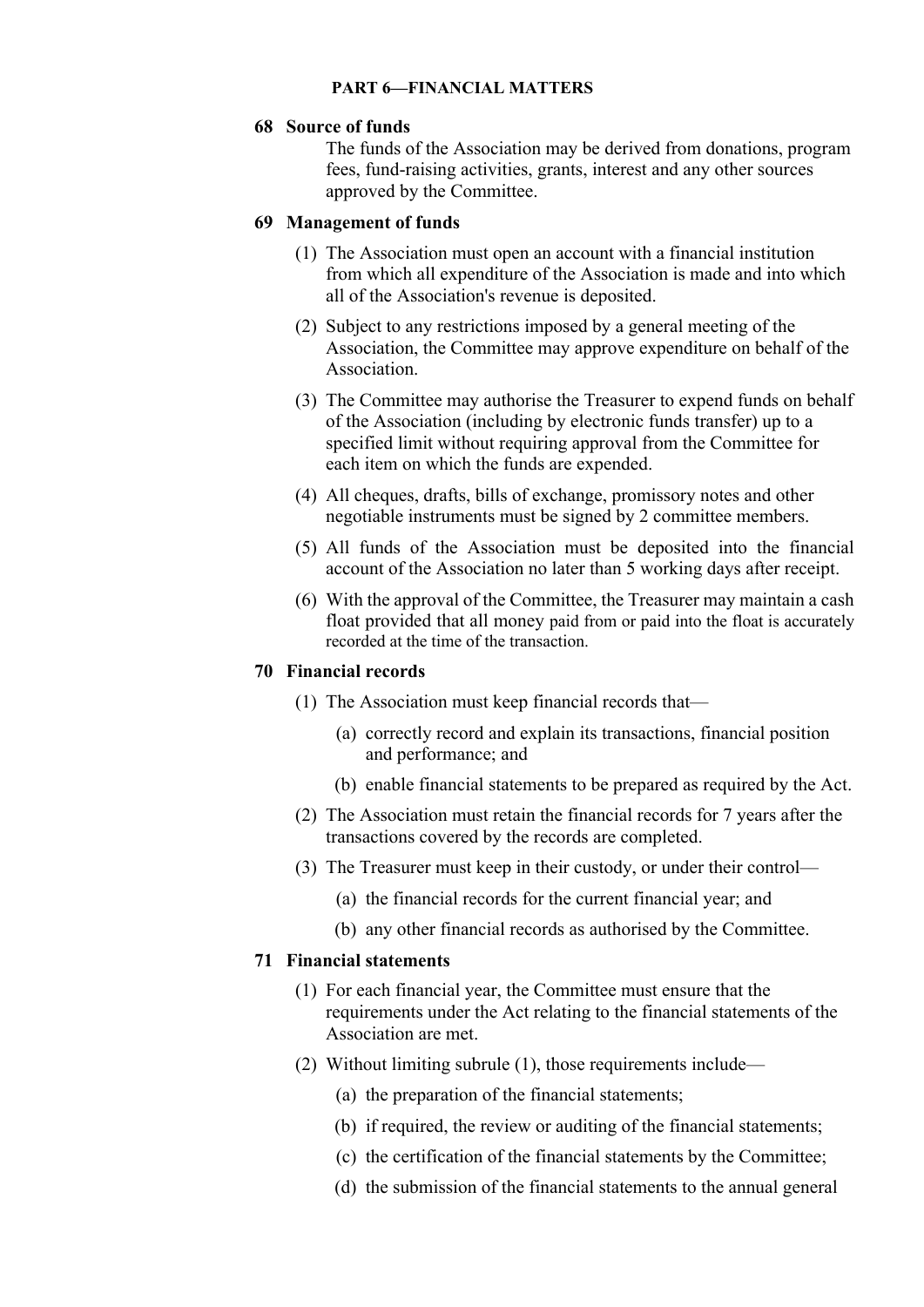meeting of the Association;

(e) the lodgement with the Registrar of the financial statements and accompanying reports, certificates, statements and fee.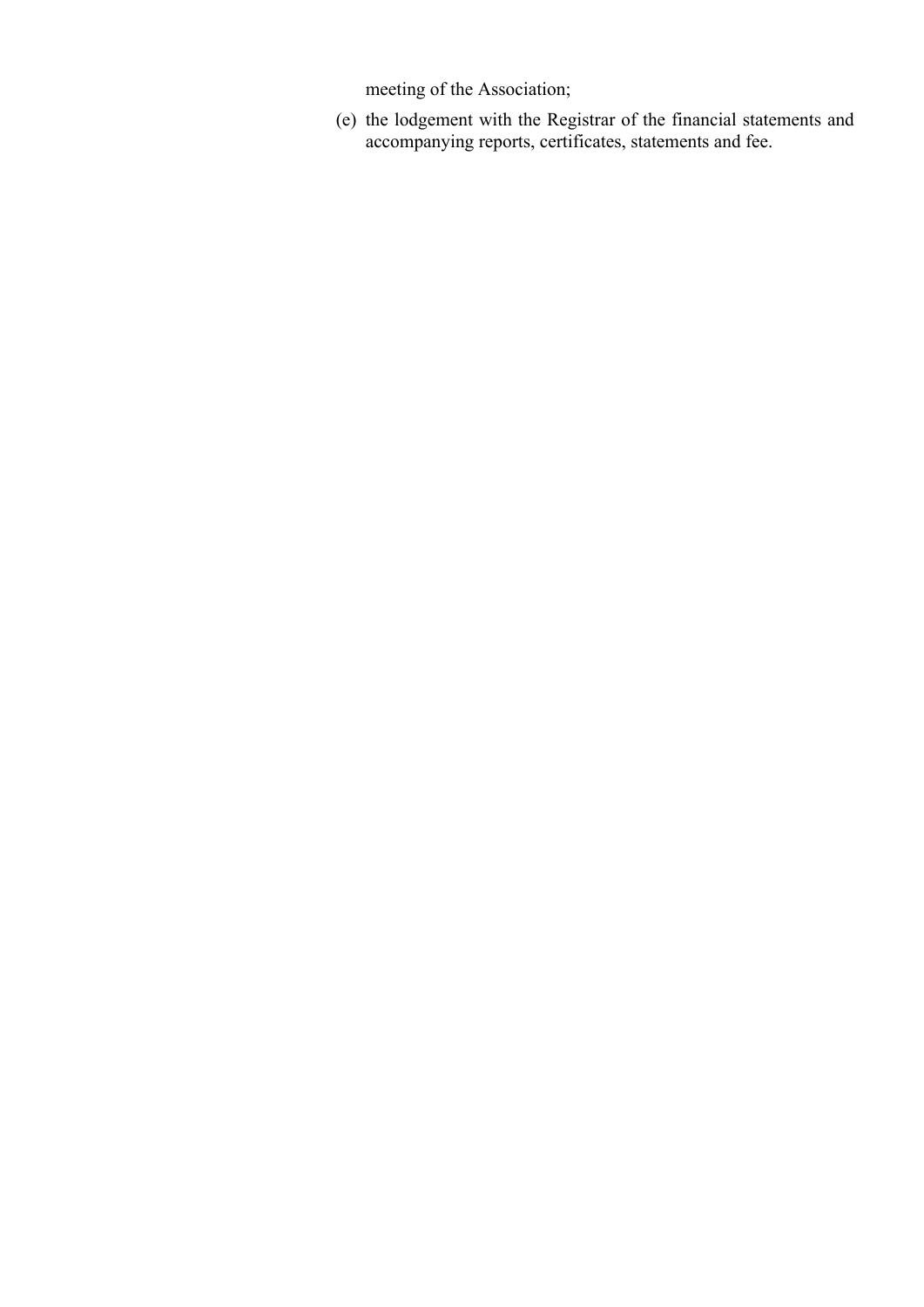### **72 Common seal**

- (1) The Association may have a common seal.
- (2) If the Association has a common seal—
	- (a) the name of the Association must appear in legible characters on the common seal;
	- (b) a document may only be sealed with the common seal by the authority of the Committee and the sealing must be witnessed by the signatures of two committee members;
	- (c) the common seal must be kept in the custody of the Secretary.

#### **73 Registered address**

The registered address of the Association is—

- (a) the address determined from time to time by resolution of the Committee; or
- (b) if the Committee has not determined an address to be the registered address— the postal address of the Secretary.

### **74 Notice requirements**

- (1) Any notice required to be given to a member or a committee member under these Rules may be given—
	- (a) by handing the notice to the member personally; or
	- (b) by sending it by post to the member at the address recorded for the member on the register of members; or
	- (c) by email or facsimile transmission.
- (2) Subrule (1) does not apply to notice given under rule 60.
- (3) Any notice required to be given to the Association or the Committee may be given—
	- (a) by handing the notice to a member of the Committee; or
	- (b) by sending the notice by post to the registered address; or
	- (c) by leaving the notice at the registered address; or
	- (d) if the Committee determines that it is appropriate in the circumstances—
		- (i) by email to the email address of the Association or the Secretary; or
		- (ii) by facsimile transmission to the facsimile number of the Association.

# **75 Custody and inspection of books and records**

- (1) Members may on request inspect free of charge—
	- (a) the register of members;
	- (b) the minutes of general meetings;
	- (c) subject to subrule (2), the financial records, books, securities and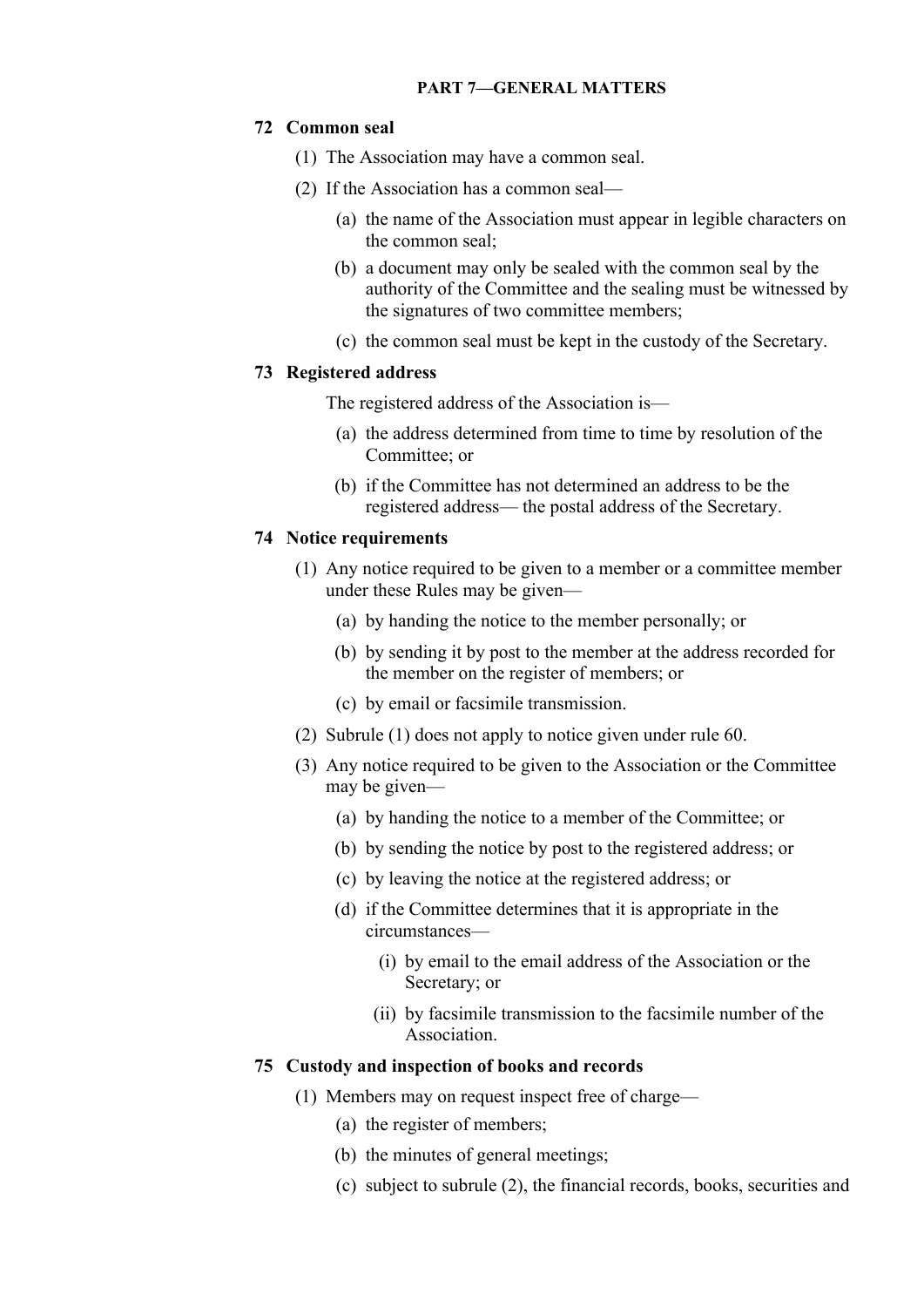any other relevant document of the Association, including minutes of Committee meetings.

#### **Note**

See note following rule 18 for details of access to the register of members.

- (2) The Committee may refuse to permit a member to inspect records of the Association that relate to confidential, personal, employment, commercial or legal matters or where to do so may be prejudicial to the interests of the Association.
- (3) The Committee must on request make copies of these rules available to members and applicants for membership free of charge.
- (4) Subject to subrule (2), a member may make a copy of any of the other records of the Association referred to in this rule and the Association may charge a reasonable fee for provision of a copy of such a record.
- (5) For purposes of this rule
	- *relevant documents* means the records and other documents, however compiled, recorded or stored, that relate to the incorporation and management of the Association and includes the following—
		- (a) its membership records;
		- (b) its financial statements;
		- (c) its financial records;
		- (d) records and documents relating to transactions, dealings, business or property of the Association.

### **76 Winding up and cancellation**

- (1) The Association may be wound up voluntarily by special resolution.
- (2) In the event of the winding up or the cancellation of the incorporation of the Association, the surplus assets of the Association must not be distributed to any members or former members of the Association.
- (3) Subject to the Act and any court order made under section 133 of the Act, the surplus assets must be given to a body that has similar purposes to the Association and which is not carried on for the profit or gain of its individual members.
- (4) The body to which the surplus assets are to be given must be decided by special resolution.
- (5) In the event of the Association being dissolved, the amount that remains after such dissolution and the satisfaction of all debts and liabilities shall be transferred to another charity organisation with similar purposes which is not carried on for the profit or gain of its individual members.
- (6) If the Association is wound up or its endorsement as a deductible gift recipient is revoked (whichever occurs first), any surplus of the following assets shall be transferred to another organisation, fund, authority or institution which is also charitable at law and with similar objects to which income tax deductible gifts can be made:
	- (a) gifts of money or property for the principal purpose of the